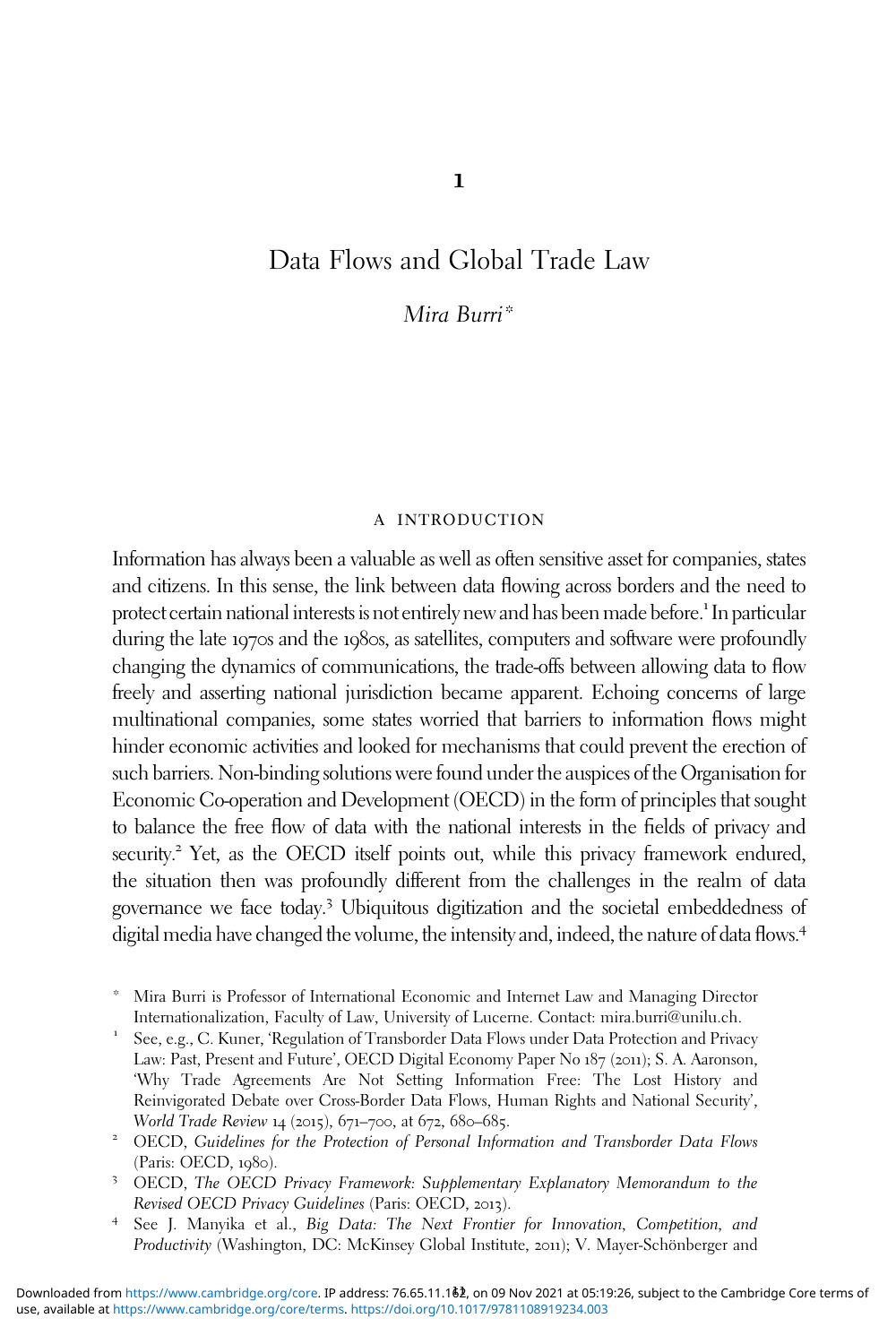## 12 Mira Burri

The value of data, as well as the risks associated with data collection, data processing, data use and reuse, by both companies and governments, has dramatically changed. Beyond the flawed mantra of data being the 'new oil',<sup>5</sup> many studies point at the vast potential of data as a trigger for more efficient business operations, highly innovative solutions and better policy choices in all areas of societal life.<sup>6</sup> This transformative potential refers notably not only to 'digital native' areas, such as search or social networking, but also to brick-and-mortar or physical businesses, such as in manufacturing or logistics.<sup>7</sup> Overall, the implications of big data availability and analytics are multiple and some of them far reaching.<sup>8</sup>

Recent enquiries have shown that not only the sheer amount of data and our dependence on it have exponentially increased but also the ways governments assert control over global data flows have changed.<sup>9</sup> Exerting jurisdiction over online matters beyond borders, as exemplified by the seminal French judgment in the Yahoo! case,<sup>10</sup> or Internet censorship, as practised by China and many other states,<sup>11</sup> are well-known examples of control. Yet, the new generation of Internet controls seeks to keep information from going out of a country, rather than stopping it from

K. Cukier, Big Data: A Revolution That Will Transform How We Live, Work, and Think (New York: Eamon Dolan/Houghton Mifflin Harcourt, 2013); J. E. Cohen, 'What Privacy Is For', Harvard Law Review 126 (2013), 1904–1933, at 1920–1921.<br><sup>5</sup> The Economist, "The World's Most Valuable Resource Is No Longer Oil, but Data',

- 
- 6 May 2017. 6 See, e.g., Manyika et al., note 4; Mayer-Schönberger and Cukier, note 4; N. Henke et al., The Age of Analytics: Competing in a Data-Driven World (Washington, DC: McKinsey Global
- 
- Institute, 2016). <br><sup>7</sup> See, e.g., Manyika et al., note 4. <br><sup>8</sup> There are no clear definitions of small versus Big Data. Definitions vary and scholars seem to agree that the term of Big Data is generalized and slightly imprecise. One common identification of Big Data is through characteristics of volume, velocity, and variety, also referred to as the '3-Vs'. Increasingly, experts add a fourth 'V' that relates to the veracity or reliability of the underlying data, as well as a fifth 'V' that relates to its value. See Mayer-Schönberger and Cukier, note 4, at 13. For a brief introduction on Big Data applications and review of the literature, see M. Burri, 'Understanding the Implications of Big Data and Big Data Analytics for Competition Law: An Attempt for a Primer', in K. Mathis and A. Tor (eds), New Developments in Competition Behavioural Law and Economics (Berlin: Springer, <sup>2019</sup>), <sup>241</sup>–263. <sup>9</sup> See A. Chander, 'National Data Governance in a Global Economy', UC Davis Legal Studies
- Research Paper No 495 (2016), at 2; also A. Chander and U. P. Lê, 'Data Nationalism', Emory
- Law Journal 64 (2015), 677–739.<br><sup>10</sup> Tribunal de Grande Instance de Paris, Ligue contre le racisme et l'antisémitisme et Union des étudiants juifs de France c. Yahoo! Inc. et Société Yahoo! France (LICRA v. Yahoo!), R6 00/ 05308 (2000). For more on the case, see also J. Goldsmith and T. Wu, Who Controls the Internet? Illusions of a Borderless World (Oxford: Oxford University Press, 2001), at 49–64; M. H. Greenberg, 'A Return to Lilliput: The LICRA v. Yahoo – Case and the Regulation of Online Content in the World Market'. Berkeley Technology Law Review 18 (2003). 1101–1258.
- See, e.g., R. Deibert et al. (eds), Access Denied: The Practice and Policy of Global Internet Filtering (Cambridge, MA: MIT Press, 2008); R. Deibert et al. (eds), Access Controlled: The Shaping of Power, Rights, and Rule in Cyberspace (Cambridge, MA: MIT Press, 2010); R. Deibert et al., Access Contested: Security, Identity, and Resistance in Asian Cyberspace (Cambridge, MA: MIT Press, 2011).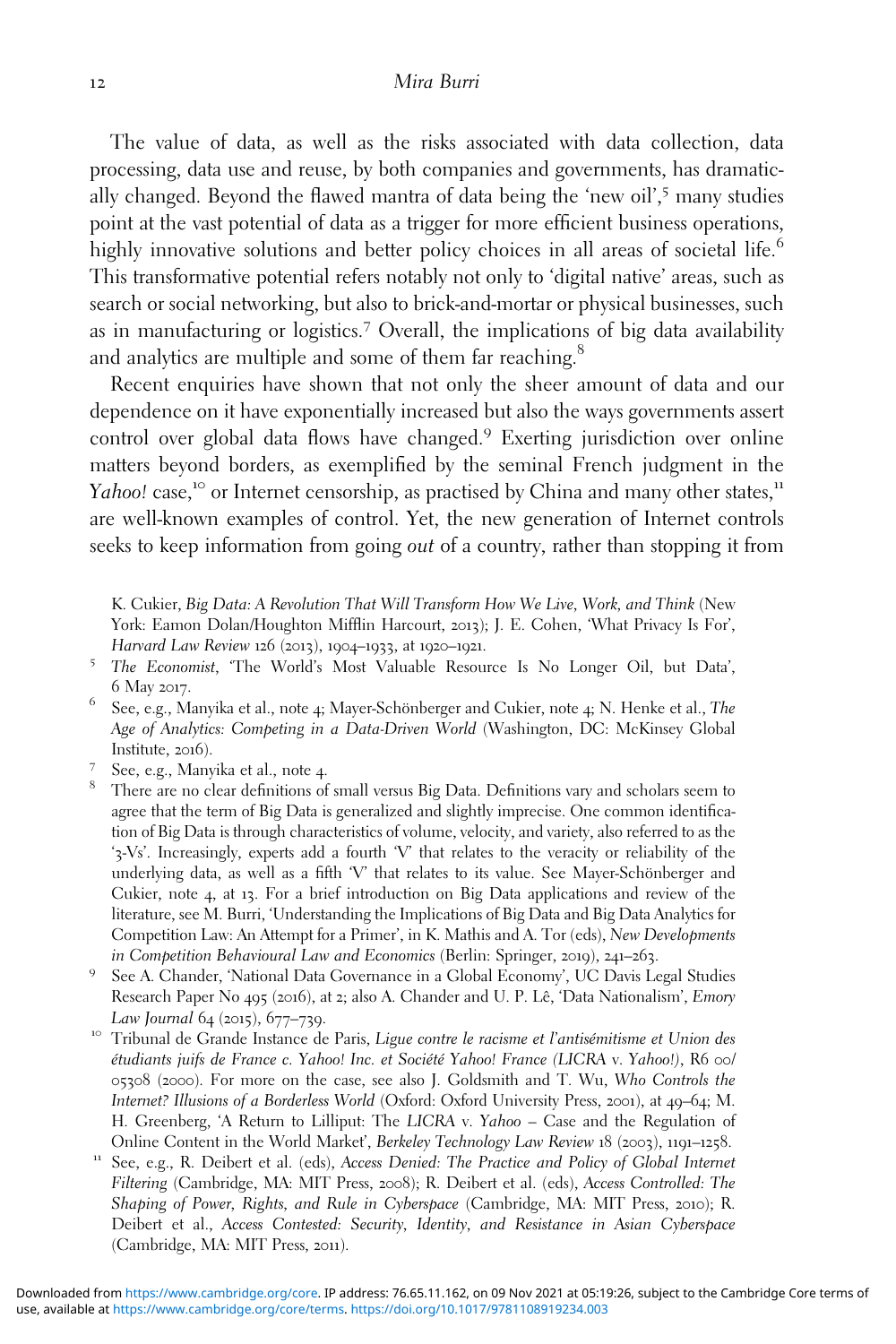entering the sovereign state space. Governments increasingly 'localize' the data within their jurisdictions for a variety of reasons.<sup>12</sup> To be sure, this kind of erecting barriers to data flows impinges directly on trade and may endanger the realization of an innovative data economy. The provision of any digital products and services, cloud computing applications or, if we think in more future-oriented terms, the Internet of Things (IoT) and artificial intelligence (AI), would not function under restrictions on the cross-border flow of data.<sup>13</sup> Data protectionism also comes at a certain cost for the countries adopting such measures.<sup>14</sup>

At the same time, while it may often be true that higher levels of data protection will amount to a trade barrier, one cannot disregard the legitimate desire of countries to safeguard the fundamental rights of their citizens, public interests and values that matter for their constituencies. The impact of data collection and data use upon privacy protection in particular has been, in recent years, widely acknowledged by scholars and policymakers alike, as well as felt on the ground by regular users of digital products and services.<sup>15</sup> The risks have only been augmented in the era of big data, which presents certain distinct challenges to the protection of personal data and, by extension, to the protection of personal and family life.<sup>16</sup>

- <sup>12</sup> United States International Trade Commission, Digital Trade in the US and Global Economies, Part 1, Investigation No 332-531 (Washington, DC: USITC, 2013); United States International Trade Commission, Digital Trade in the US and Global Economies, Part 2, Investigation No 332-540 (Washington, DC: USITC, 2014). For a country survey, see Chander and Lê, note 9. 13<br>
<sup>13</sup> See Chander, note 9, at 2. See also Chapter 5 in this volume.<br>
<sup>14</sup> See Chapter 3 in this volume.<br>
<sup>15</sup> See P. Ohm, 'Broken Promises of Privacy: Responding to the Surprising Failure of
- 
- 
- Anonymization', UCLA Law Review 57 (2010), 1701-1777; P. M. Schwartz and D. J. Solove, 'The PII Problem: Privacy and a New Concept of Personally Identifiable Information', New York University Law Review 86 (2011), 1814-1894; O. Tene and J. Polonetsky, 'Big Data for All: Privacy and User Control in the Age of Analytics', Northwestern Journal of Technology and Intellectual Property 11 (2013), 239–273; The White House, Big Data: Seizing Opportunities, Preserving Values (Washington, DC: Executive Office of the President, 2014); U. Gasser, 'Perspectives on the Future of Digital Privacy', Zeitschrift für Schweizerisches Recht 135 (2015), 335–448; U. Gasser, 'Recoding Privacy Law: Reflections on the Future Relationship among Law, Technology, and Privacy', Harvard Law Review 130 (2016), 61–70; C. J. Bennett and R. M. Bayley, 'Privacy Protection in the Era of "Big Data": Regulatory Challenges and Social Assessments', in B. van der Sloot, D. Broeders and E. Schrijvers (eds), Exploring the Boundaries of Big Data (Amsterdam: University of Amsterdam Press, 2016), 205–227; S. B. Pan, 'Get to Know Me: Protecting Privacy and Autonomy under Big Data's Penetrating Gaze', Harvard Journal of Law and Technology 30 (2016), 239–261; Council of Europe, Guidelines on the Protection of Individuals with Regard to the Processing of Personal Data in a World of Big
- Data, Strasbourg, T-PD(2017)01, 23 January 2017. See also Chapter 9 in this volume.<br><sup>16</sup> The protection of privacy and family life are fundamental human rights enshrined in a number of international and regional acts, such as the Council of Europe's European Convention on Human Rights. The Charter of Fundamental Rights of the European Union (CFREU) distinguishes between the right of respect for private and family life in Article 7 and the right to protection of personal data, which is explicitly enshrined in Article 8. This distinction is no coincidence but reflects the heightened concern of the EU and translates into a positive duty to implement an effective protection of personal data and to regulate the transmission of such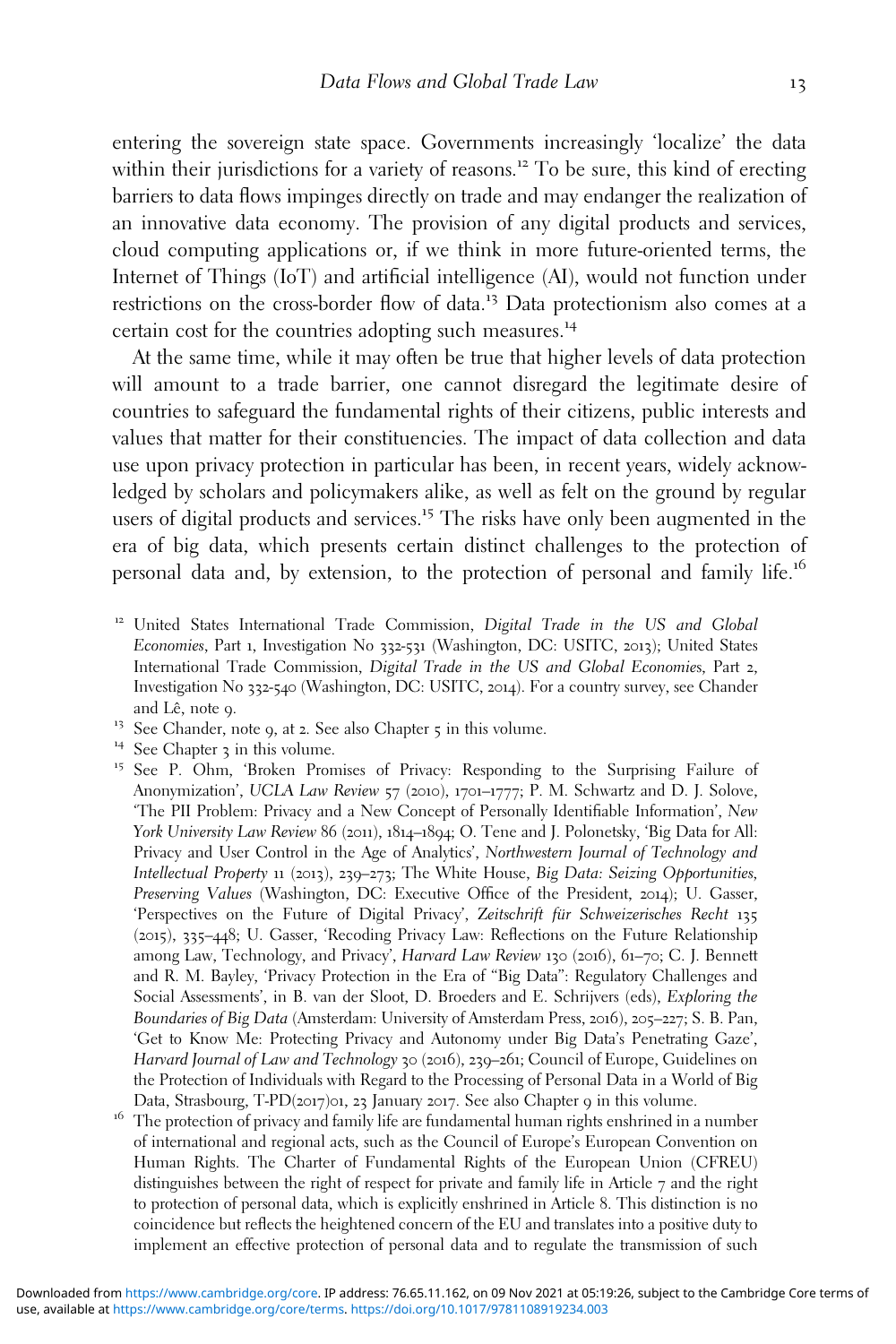Indeed, big data puts into question the very distinction between personal and nonpersonal data. On the one hand, it appears that one of the basic tools of data protection – that of anonymization, i.e. the process of removing identifiers to create anonymized datasets – is only of limited utility in a data-driven world, as in reality it is now rare for data generated by user activity to be completely and irreversibly anonymized.<sup>17</sup> On the other hand, big data enables the reidentification of data subjects by using and combining datasets of non-personal data, especially as data is persistent and can be retained indefinitely with the presently available technologies.<sup>18</sup>

Big data also puts into question the fundamental elements of existing privacy protection laws, which often operate upon requirements of transparency and user's consent.<sup>19</sup> Equally is data minimization as another core idea of privacy protection challenged, as firms are 'hungry' to get hold of more and more data.<sup>20</sup> These challenges have not been left unnoticed and have triggered the reform of data protection laws around the world, best exemplified by the European Union's General Data Protection Regulation (GDPR).<sup>21</sup> The reform initiatives are, however, not coherent and are culturally and socially embedded, reflecting societies' deep understandings of constitutional values, relationships between citizens and the state, and the role of the market, to name but a few.<sup>22</sup> The striking divergences both in the perceptions and the regulation of privacy protection across nations and in particular between the fundamental rights approach of the EU and the more market-based, non-interventionist approach of the United States<sup>23</sup> have also meant that conventional forms of international cooperation and an agreement on shared standards of data protection have become highly unlikely.

data. See Charter of Fundamental Rights of the European Union, OJ C [2010] 83/2; also M. Burri and R. Schär, 'The Reform of the EU Data Protection Framework: Outlining Key Changes and Assessing Their Fitness for a Data-Driven Economy', Journal of Information

- 
- 
- Policy 6 (2016), 479–511.<br><sup>17</sup> The White House, note 15, at 14.<br><sup>18</sup> Ibid., at 14–15; also Ohm, note 15 and Chapter 9 in this volume.<br><sup>19</sup> I. S. Rubinstein, 'Big Data: The End of Privacy or a New Beginning?', *Internation*
- 
- <sup>20</sup> Tene and Polonetsky, note 15.<br><sup>21</sup> Regulation 2016/679 of the European Parliament and of the Council of 27 April 2016 on the Protection of Natural Persons with Regard to the Processing of Personal Data and on the Free Movement of Such Data, and Repealing Directive 95/46/EC (General Data Protection
- Regulation), OJ L [2016] 119/1 [hereinafter: GDPR].<br>
<sup>22</sup> See, e.g., A. Chander, M. E. Kaminski and W. McGeveran, 'Catalyzing Privacy Law',<br>
University of Colorado Law Legal Studies Research Paper No 25 (2019).
- <sup>23</sup> See, e.g., J. Q. Whitman, 'The Two Western Cultures of Privacy: Dignity versus Liberty', The Yale Law Journal 113 (2004), 1151–1221; P. M. Schwartz, 'The EU–US Privacy Collision: A Turn to Institutions and Procedures', Harvard Law Review 126 (2013), 1966–2009; P. M. Schwartz and D. J. Solove, 'Reconciling Personal Information in the United States and European Union', California Law Review 102 (2014), 877–916.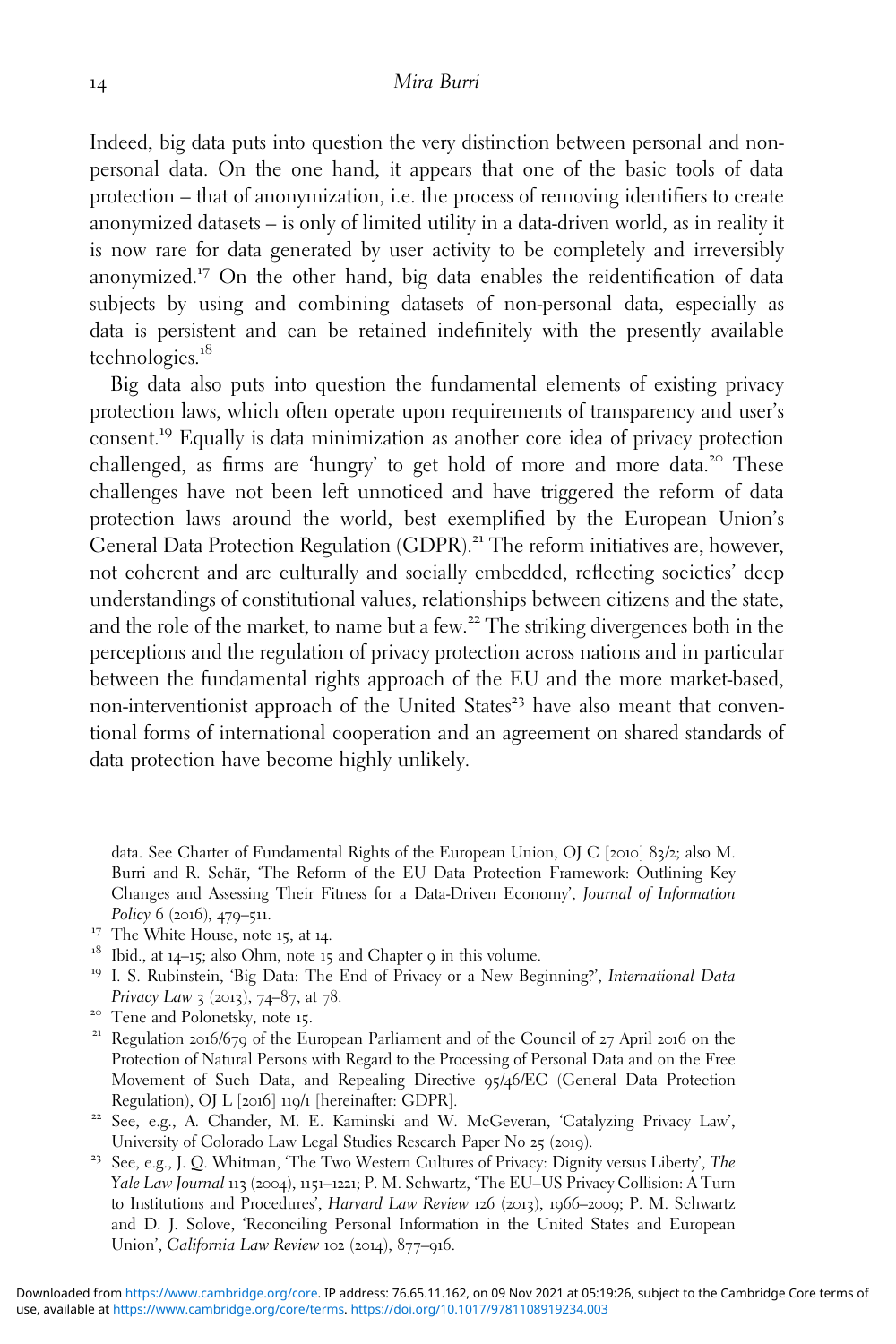Against this backdrop of a complex and contentious regulatory environment, data and cross-border data flows in particular have become one of the relatively new topics in global trade law discussions. Many questions have been raised in this context, for instance, whether and how do the existing trade rules apply to data flows? How should they be classified – as a good or a service, and if categorized as a service, under which services sector do they fall? How do we address new trade barriers, such as localization measures? How can we reconcile the free flow of data and countries' privacy, national security and other public interest concerns? How do we ensure that trade law accommodates the data-driven economy and enables global trade for the benefit of all? Which are the appropriate forum and the decisionmaking processes for moving the global data economy agenda ahead? Many of these questions are still open and this chapter will not give satisfactory answers to them all. It will nonetheless provide valuable information and insights about the current state of global trade law that may help policymakers down the road. In this sense, the chapter has a two-prong objective: first, it seeks to clarify the interfaces between the data-driven economy and existing trade law; second, and more importantly, it traces the regulatory responses and the emerging legal design in preferential trade agreements (PTAs) with regard to digital trade and data flows in particular.

## b wto law as pre-internet law

While PTAs are in the spotlight of this chapter, the multilateral forum of the World Trade Organization (WTO) cannot be simply ignored – on the one hand, because it matters in its own right as a set of hard and enforceable rules on trade in goods, services and intellectual property (IP) protection, and on the other hand, because PTAs are in many senses only an addition to these rules. Politically speaking, the failings of the multilateral system on certain issues have prompted action on those issues in the preferential venues and this is particularly evident in the area of digital trade, as revealed later.

The WTO agreements, the fundamental basis of international trade law, were adopted during the Uruguay Round (1986–1994) and came into force in 1995.<sup>24</sup> Despite some adjustments – such as Information Technology Agreement  $(ITA),<sup>25</sup>$  its update in 2015 and the Trade Facilitation Agreement,<sup>26</sup> WTO law has not

<sup>&</sup>lt;sup>24</sup> General Agreement on Tariffs and Trade 1994,  $1867$  U.N.T.S.  $187$ ; 33 I.L.M. 1153 (1994), entered into force 1 January 1995 [hereinafter: GATT]; General Agreement on Trade in Services, 1869 U.N.T.S. 183; 33 I.L.M. 1167 (1994), entered into force 1 January 1995 [hereinafter: GATS]; Agreement on Trade-Related Aspects of Intellectual Property Rights, 1869 U.N.T.S. <sup>299</sup>; <sup>33</sup> I.L.M. <sup>1197</sup> (1994), entered into force <sup>1</sup> January <sup>1995</sup> [hereinafter: TRIPS]. <sup>25</sup> WTO, Ministerial Declaration on Trade in Information Technology Products, WT/MIN(96)/

<sup>16</sup> (1996). <sup>26</sup> WTO, Protocol Amending the Marrakesh Agreement Establishing the World Trade

Organization, Decision of 27 November 2014, WT/L/940 (2014), entered into force on 22 February 2017 following the ratification by two-thirds of the WTO membership.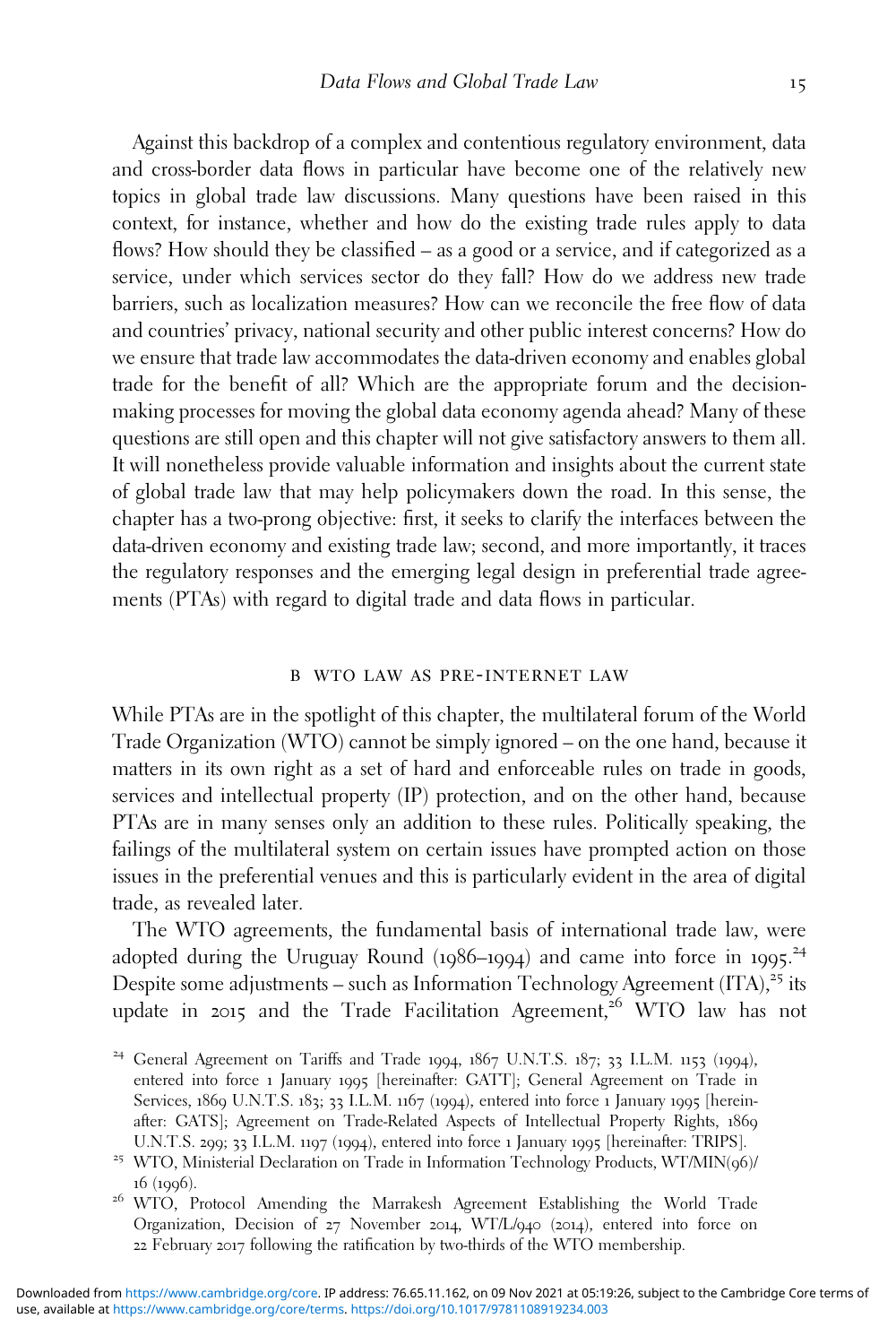fundamentally changed and is still very much in its pre-Internet state.<sup>27</sup> One could, of course, argue that laws need not change with each and every new technological invention.<sup>28</sup> And indeed, the law of the WTO lends credence to such an argument because it is in many aspects, both in the substance and in the procedure, flexible and resilient. WTO law can be qualified as relatively 'hard', as it involves deep intervention in domestic regulatory regimes and can impose certain sanctions for breach of obligations.<sup>29</sup> It is furthermore based on powerful principles of nondiscrimination, such as the most-favoured nation (MFN) and the national treatment (NT) obligations, that address all areas of economic life and could potentially tackle technological developments better than new made-to-measure regulatory acts. Many of the rules with regard to the application of the basic principles, with regard to standards, trade facilitation, subsidies and government procurement do also operate in a technologically neutral way.<sup>30</sup>

Another advantage of WTO law that may be highlighted is that despite its high degree of legalization and focus on economic rules, it also permits some flexibilities. One of those relates to the so-called general exceptions clauses formulated under Article XX of the General Agreement on Tariffs and Trade (GATT) 1994 and Article XIV of the General Agreement on Trade in Services (GATS), which allow WTO members to adopt measures that would otherwise violate their obligations and undertaken commitments, under the condition that these measures are not be applied in a manner that would constitute a means of arbitrary or unjustifiable discrimination between countries where like conditions prevail, or a disguised restriction on trade. Particularly interesting for this chapter's discussion on data flows are the possibilities that Article XIV of the GATS may open for maintaining existing and adopting new data restrictions. Article XIV enumerates different grounds as possible justifications and includes two specific categories that are of pertinence for our topic: (a) those relating to public order or public morals<sup>31</sup> and

- <sup>27</sup> M. Burri, 'The Governance of Data and Data Flows in Trade Agreements: The Pitfalls of Legal
- Adaptation', UC Davies Law Review 51 (2017), 65–132.<br><sup>28</sup> See famously, F. H. Easterbrook, 'Cyberspace and the Law of the Horse', The University of Chicago Legal Forum 1996 (1996), 207–216.<br><sup>29</sup> G. C. Shaffer and M. A. Pollack, 'Hard vs. Soft Law: Alternatives, Complements, and
- Antagonists in International Governance', Minnesota Law Review 94 (2010), 706–799, at 715.<br><sup>30</sup> See M. Burri and T. Cottier (eds), *Trade Governance in the Digital Age* (Cambridge:
- Cambridge University Press, 2012); for an overview, see M. Burri, 'The International Economic Law Framework for Digital Trade', Zeitschrift für Schweizerisches Recht 135
- (2015), 10–72.  $\frac{31}{31}$  Article XIV(a) GATS. For an analysis, see J. C. Marwell, 'Trade and Morality: The WTO Public Morals Exception after Gambling', New York University Law Review 81 (2006), 802–842; M. Wu, 'Free Trade and the Protection of Public Morals: An Analysis of the Newly Emerging Public Morals Clause Doctrine', Yale Journal of International Law 33 (2008), 215-250; P. Delimatsis, 'The Puzzling Interaction of Trade and Public Morals in the Digital Era', in M. Burri and T. Cottier (eds), Trade Governance in the Digital Age (Cambridge: Cambridge University Press, 2010), 276–296.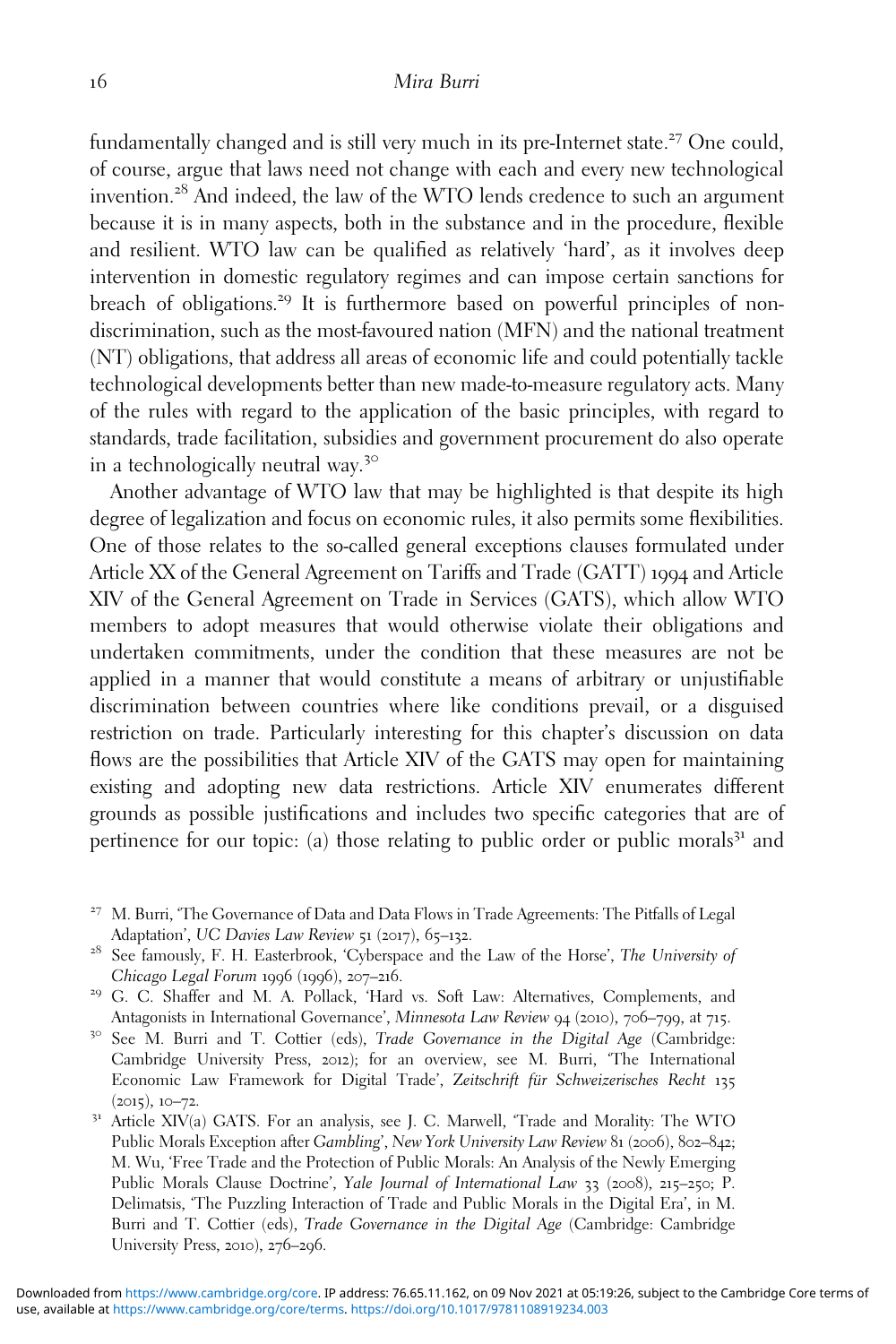(b) those that are necessary to secure compliance with laws or regulations, $3<sup>2</sup>$  including such on 'the protection of the privacy of individuals in relation to the processing and dissemination of personal data and the protection of confidentiality of individual records and accounts'. <sup>33</sup> Under this provision, it has been argued, for instance, that the rules of the GDPR may be found to violate the obligations of the EU under the GATS.<sup>34</sup>

Finally, in terms of evolution of norms, it can be maintained that the WTO possesses the advantage of a dispute settlement system that can foster legal evolution.<sup>35</sup> There is strong evidence in the WTO jurisprudence for both the capacity of the dispute settlement mechanism and for the relevance of the Internet in trade conflicts.<sup>36</sup> The US–Gambling<sup>37</sup> case is a great example in this context, as it confirmed that the GATS commitments apply to electronically supplied services and clarified key notions of services regulation, such as likeness and the scope of the 'public morals/public order' defence under Article XIV of the GATS.<sup>38</sup>

<sup>32</sup> Article XIV(c) GATS. For a commentary of Article XIV GATS, see T. Cottier, P. Delimatsis and N. Diebold, 'Article XIV GATS: General Exceptions', in R. Wolfrum, P.-T. Stoll and C. Feinäugle (eds), Max Planck Commentaries on World Trade Law. Vol. *6*: Trade in Services (Leiden: Martinus Nijhoff Publishers, 2008), 287–328; H. Andersen, 'Protection of Non-trade Values in WTO Appellate Body Jurisprudence: Exceptions, Economic Arguments, and Eluding Questions', Journal of International Economic Law 18 (2015), 383–405.<br><sup>33</sup> Article XIV(c)(ii) GATS.<br><sup>34</sup> For a fully-fledged analysis, see R. H. Weber, 'Regulatory Autonomy and Privacy Standards

- under the GATS', Asian Journal of WTO and International Health Law and Policy  $7$  (2012), 25–47; K. Irion, S. Yakovleva and M. Bartl, Trade and Privacy: Complicated Bedfellows?
- (Amsterdam: Institute for Information Law, 2016), at  $27-33$ . See also Chapter 4 in this volume.<br><sup>35</sup> See, e.g., G. Sacerdoti et al. (eds), *The WTO at Ten: The Contribution of the Dispute* Settlement System (Cambridge: Cambridge University Press, 2006). For the current crisis of the WTO dispute settlement, see J. Pauwelyn, 'WTO Dispute Settlement Post 2019: What to Expect?', Journal of International Economic Law <sup>22</sup> (2019), <sup>297</sup>–321. <sup>36</sup> In fact, several major GATS cases have had a substantial Internet-related element. See WTO
- Panel Report, Mexico Measures Affecting Telecommunications Services (Mexico Telecommunications), WT/DS204/R, adopted 2 April 2004; Panel Report, United States – Measures Affecting the Cross-Border Supply of Gambling and Betting Services (US – Gambling), WT/DS285/R, adopted 10 November 2004; Appellate Body Report, United States – Measures Affecting the Cross-Border Supply of Gambling and Betting Services (US – Gambling), WT/DS285/AB/R, adopted 7 April 2005; Panel Report, China – Measures Affecting Trading Rights and Distribution Services for Certain Publications and Audiovisual Entertainment Products (China - Publications and Audiovisual Products), WT/DS363/R, adopted 12 August 2009; Appellate Body Report, China – Measures Affecting Trading Rights and Distribution Services for Certain Publications and Audiovisual Entertainment Products (China – Publications and Audiovisual Products), WT/DS363/AB/R, adopted 21 December 2009; WTO Panel Report, China – Certain Measures Affecting Electronic Payment Services (China – Electronic Payment Services), WT/DS413/R, adopted <sup>31</sup> August <sup>2012</sup>. <sup>37</sup> Ibid. In US – Gambling, Antigua brought a claim against the United States alleging that its
- restrictions on cross-border gambling services violated its obligations under the GATS. The Panel and the Appellate Body's findings focused on the violation of the US obligations for market access under Article XVI GATS.
- <sup>38</sup> M. Krajewski, 'Playing by the Rules of the Game? Specific Commitments after US Gambling and Betting and the Current GATS Negotiations', Legal Issues of Economic Integration 32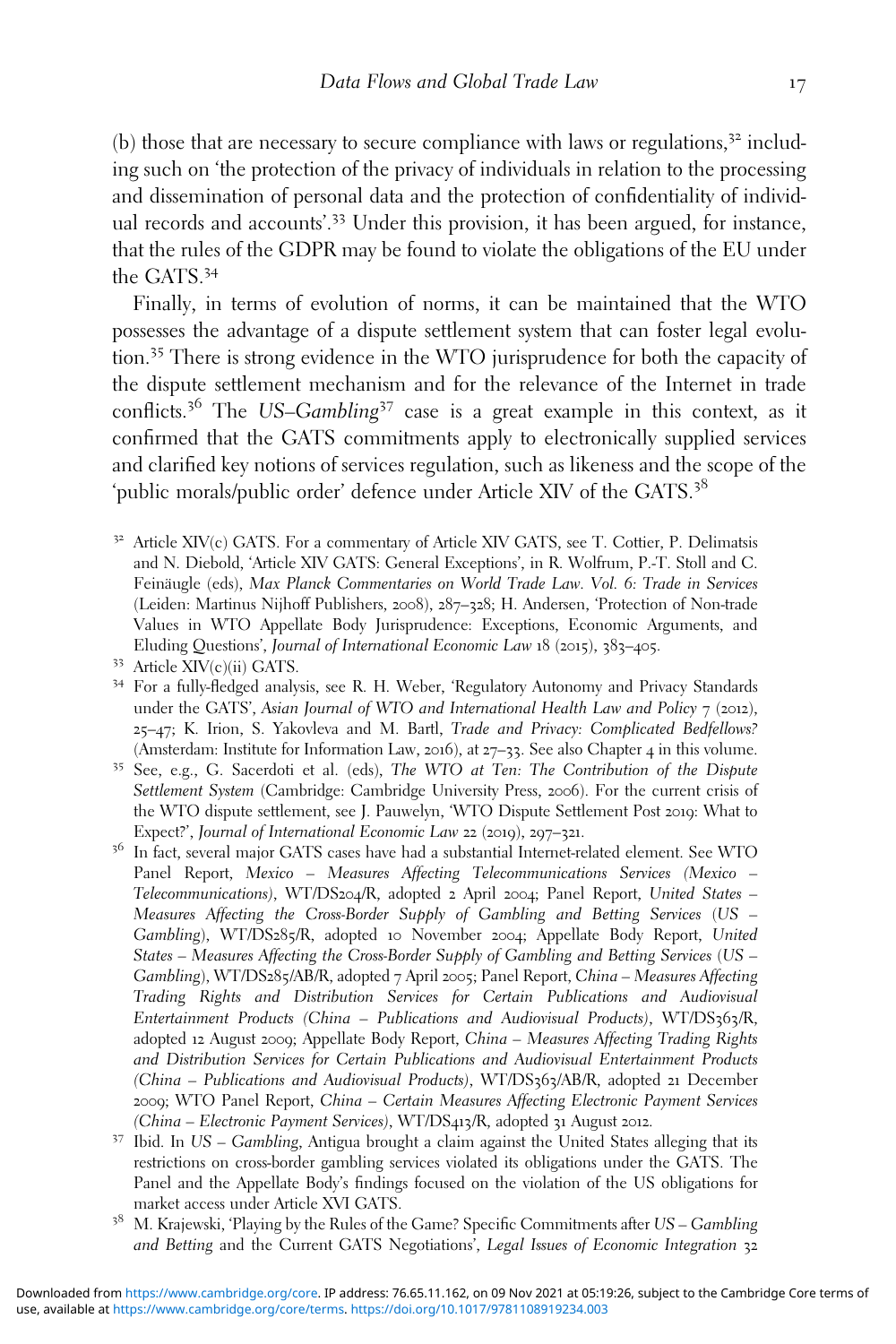## 18 Mira Burri

Yet, plainly assuming that the WTO's 'adaptive governance' <sup>39</sup> works will be flawed. Indeed, there are many reasons to question it and be rather sceptic about the match between the existing WTO rules, their implementation and evolution, and contemporary digital trade. Apart from the current political context, which may prevent new and forward-looking rule-making,<sup>40</sup> there are important hindrances in applying the GATS in the digital environment. In particular, the GATS commitments are based upon old pre-Internet classifications of services and sectors, and these have become increasingly disconnected from trade practices.<sup>41</sup> For instance, as the WTO law presently stands, it is unclear whether previously unknown things, such as online games, should be categorized as goods or services (and thus whether the more binding GATT or the GATS apply). Provided that no physical medium is involved and one decides consequently to apply the GATS, the classification puzzle is by no means solved: Online games, for instance, as a new type of content platform, could be potentially fitted into the discrete categories of computer and related services, value-added telecommunications services, entertainment or audiovisual services. One may also be unsure when there is an electronic data flow intrinsic to the service whether to classify this flow separately or as part of the traditional services.<sup>42</sup> Classification is by no means trivial, $43$  as each category implies a completely different set of duties and/or flexibilities for the WTO members. If online platforms and the services they offer were to be classified as computer services, for example, states would lack any wiggle-room whatsoever and would have to grant full access to foreign services and services suppliers and treat them as they treat domestic ones – because of the high level of existing commitments under the GATS of

- 
- Peng, 'GATS and the Over-the-Top Services: A Legal Outlook', Journal of World Trade 50 (2016), 21–46. One recent article argues a bit oddly that data should be classified separately as a good in analogy to electricity. See R. S. Neeraj, 'Trade Rules for the Digital Economy: Charting New Waters at the WTO', World Trade Review 18 (2019), 121-141.
- <sup>43</sup> See R. H. Weber and M. Burri, Classification of Services in the Digital Economy (Berlin: Springer, 2012); S.-Y. Peng, 'Renegotiate the WTO Schedule of Commitments? Technological Development and Treaty Interpretation', Cornell International Law Journal 45 (2012), 403–430; I. Willemyns, 'GATS Classification of Digital Services – Does "The Cloud" Have a Silver Lining?', Journal of World Trade 53 (2019), 59-82.

<sup>(</sup>2005), 417–447; S. Wunsch-Vincent, 'The Internet, Cross-Border Trade in Services, and the GATS: Lessons from US–Gambling', World Trade Review 3 (2006), 1–37; P. Delimatsis, 'Don't Gamble with GATS–The Interaction between Articles VI, XVI, XVII and XVIII GATS in the Light of the US–Gambling Case', Journal of World Trade 40 (2006), 1059–1080.<br><sup>39</sup> R. Cooney and A. T. F. Lang, 'Taking Uncertainty Seriously: Adaptive Governance and

International Trade', European Journal of International Law 18 (2007), 523–551; also A. T. F. Lang and J. Scott, 'The Hidden World of WTO Governance', European Journal of International Law 20 (2009), 575–614.<br><sup>40</sup> For an analysis of crisis of the WTO, see, e.g., M. Elsig, M. Hahn and G. Spilker (eds), The

Shifting Landscape of Global Trade Governance (Cambridge: Cambridge University Press, 2019).<br><sup>41</sup> See Burri and Cottier, note 30.<br><sup>42</sup> For a discussion of the application of technology neutrality to services classification, see S.-Y.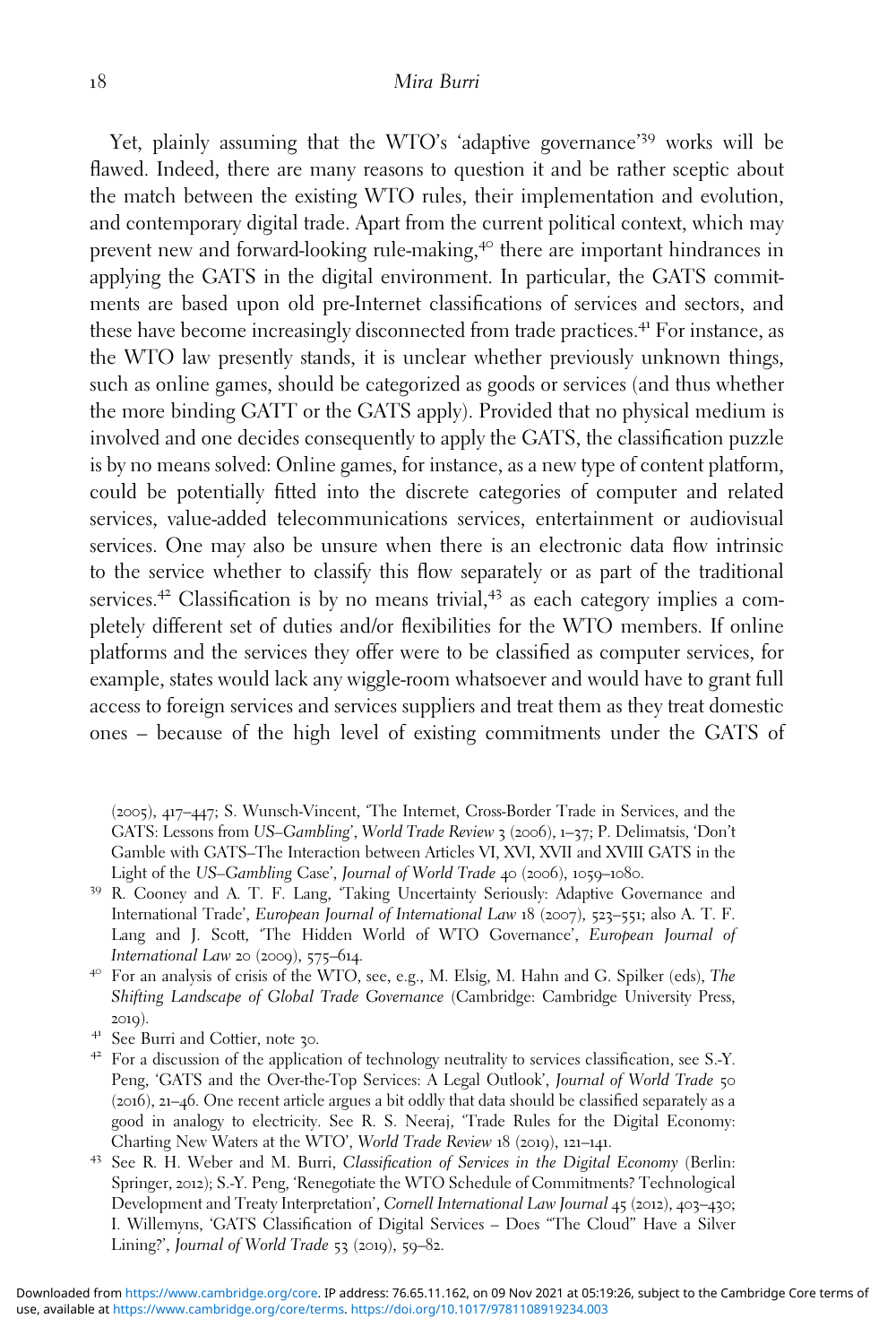virtually all WTO members.<sup>44</sup> On the other hand, were online games classified as audiovisual services, most WTO members would have the policy space to maintain and adopt restrictive and discriminatory measures.<sup>45</sup> The evolutionary interpretation of schedules of specific commitments, as affirmed in China–Audiovisual Products, while a positive development, does not necessarily help much to achieve legal certainty in such situations.<sup>46</sup> Neither does the finding that the GATT and the GATS are not mutually exclusive.<sup>47</sup>

The classification dilemma, as particularly critical for digital trade, is an illuminating example of this state of paralysis but by far not the only one. Many other issues, although discussed in the framework of the 1998 WTO Work Programme on Electronic Commerce, have been left without a solution or even a clarification.<sup>48</sup> For instance and as a minimum for advancing on the digital trade agenda, there is still no agreement on a permanent moratorium on customs duties on electronic transmissions and their content.<sup>49</sup> Against the backdrop of pre-Internet WTO law and despite the recent reinvigoration of the e-commerce negotiations under the <sup>2019</sup> Joint Statement Initiative,<sup>50</sup> many of the disruptive changes underpinning the data-driven economy have demanded regulatory solutions outside the ailing multilateral trade forum. States around the world have used in particular the venue of preferential trade agreements to fill in some of the gaps of the WTO framework, clarify its applications and beyond that, address the newer trade barriers and accommodate their striving for seamless digital trade. Quite naturally for developments in

- <sup>44</sup> For all members' commitments in the sector, see [www.wto.org/english/tratop\\_e/serv\\_e/com](http://www.wto.org/english/tratop_e/serv_e/computer_e/computer_e.htm) [puter\\_e/computer\\_e.htm](http://www.wto.org/english/tratop_e/serv_e/computer_e/computer_e.htm) <sup>45</sup> The EU has strongly argued for such a classification, so as to be able to maintain its supporting
- schemes. The promotion of local content in digitally delivered services is however not limited to Europe. The Chinese Ministry of Culture reportedly has classified online games as 'cultural
- products' supports the domestic industry. See USITC (2013), note <sup>12</sup>, at <sup>5</sup>–7. <sup>46</sup> In China Publications and Audiovisual Products, note <sup>36</sup>, at para. <sup>396</sup>. The Appellate Body found that the terms in China's Schedule 'are sufficiently generic that what they apply to may change over time'. <sup>47</sup> As confirmed by WTO Appellate Body Report, European Communities – Regime for the
- Importation, Sale and Distribution of Bananas (EC Bananas), WT/DS27/AB/R, adopted 9 September 1997; WTO Appellate Body Report, Canada – Certain Measures Affecting the Automotive Industry (Canada – Autos), WT/DS139/AB/R, WT/DS142/AB/R, adopted 31 May 2000.
- <sup>48</sup> S. Wunsch-Vincent and A. Hold, 'Towards Coherent Rules for Digital Trade: Building on Efforts in Multilateral versus Preferential Trade Negotiations', in M. Burri and T. Cottier (eds), Trade Governance in the Digital Age (Cambridge: Cambridge University Press, 2012), 179–221, at <sup>181</sup>. <sup>49</sup> The moratorium has only been temporarily extended several times, the last time for a period of
- two years following a decision taken in 2019. In recent years, there has even been a push by India and South Africa to rethink the scope, definition and impact of the moratorium. See WTO, Work Programme on Electronic Commerce – Review of Progress, Report by the Chairperson, WT/GC/W/780, 25 July 2019.<br><sup>50</sup> WTO, Joint Statement on Electronic Commerce, WT/L/1056, 25 January 2019. As of 29 March
- 2019, 77 WTO Members support the initiative. For details, see M. Burri, 'Towards a New Treaty on Digital Trade', Journal of World Trade 55 (2021), 77–100.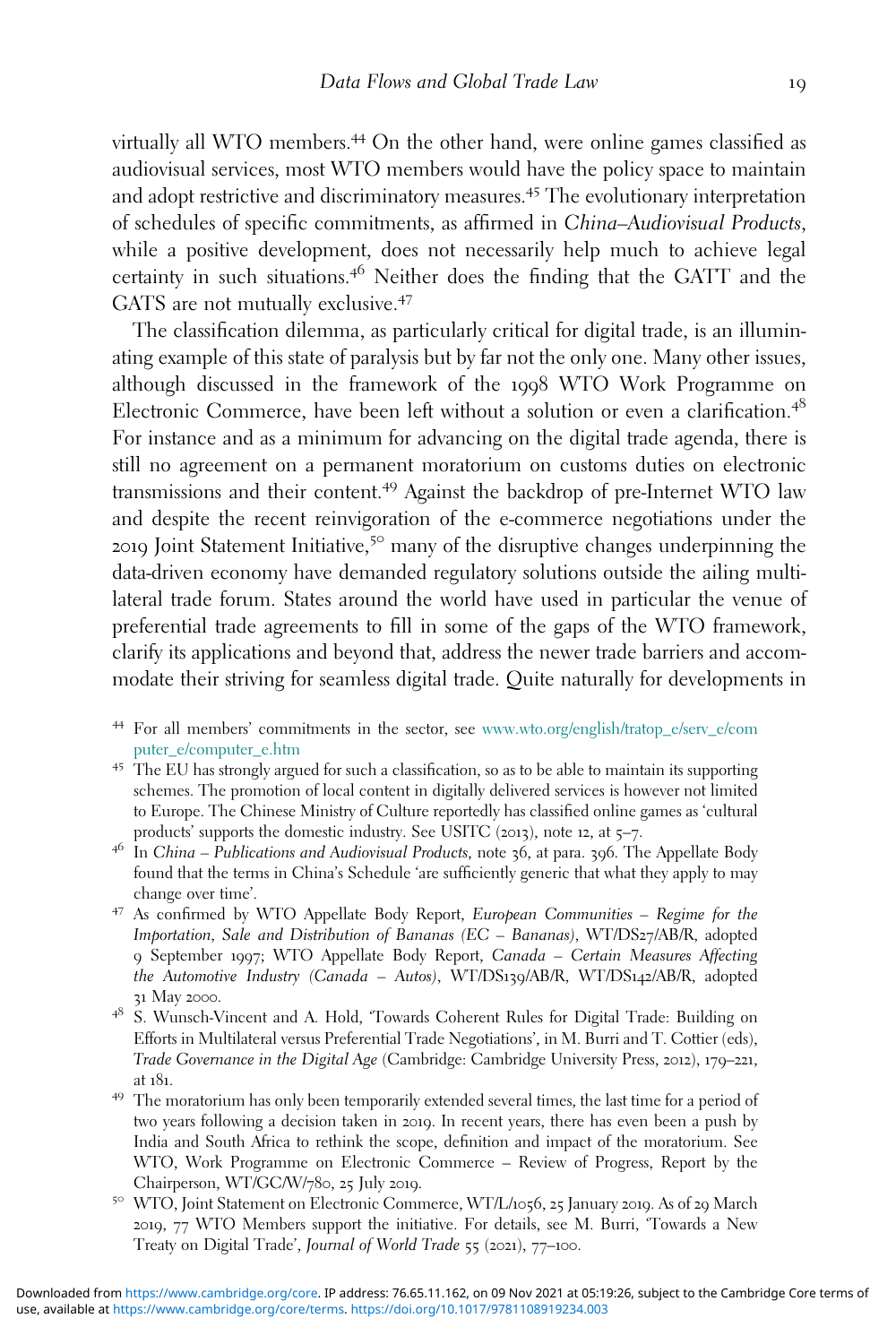preferential trade, the framework that has emerged as a result and now regulates contemporary digital trade is not coherent. It is neither evenly spread across different countries, nor otherwise coordinated. Indeed, it is messy and fragmented both with regard to the substantive rules and the agreements' membership.

In the following section, the chapter provides an overview of the developments in PTAs in the last two decades in the area of digital trade governance. The information stems from our own dataset TAPED: Trade Agreement Provisions on Electronic Commerce and Data,<sup>51</sup> which ran a detailed mapping and coding of all PTAs that include chapters, provisions, annexes or side documents that directly or indirectly regulate digital trade. In the subsequent section, we look at the new rules on free data flows and their design across different PTAs. We then analyze in more detail the most sophisticated template for digital trade rules that we have so far – that of the Comprehensive and Progressive Agreement for Trans-Pacific Partnership (CPTPP) and some subsequent developments in the United States– Mexico–Canada Agreement (USMCA). In the final section, the chapter offers some thoughts about the current state of global digital trade law and the prospects of governing data flows.

## c evolution of digital trade provisions in ptas

## I Overview and Some Emerging Trends

From the 347 PTAs agreed upon between 2000 and 2019 and reviewed in TAPED, 184 PTAs have provisions related to digital trade.<sup>52</sup> The largest number of provisions is found in e-commerce and intellectual property chapters; overall, the provisions remain however highly heterogeneous, addressing various issues ranging from customs duties and paperless trading to personal data protection and cybersecurity. The depth of the commitments and the extent of their binding nature can also vary significantly. For instance, if one looks at the top countries that have entered into

<sup>51</sup> See M. Burri and R. Polanco, 'Digital Trade Provisions in Preferential Trade Agreements: Introducing a New Dataset', Journal of International Economic Law 23 (2020), 187–220. The TAPED dataset is available to all to use and further develop under the creative commons (attribution, non-commercial, share-alike) licence at the University of Lucerne website ([www](http://www.unilu.ch/taped) [.unilu.ch/taped\)](http://www.unilu.ch/taped). For some previous attempts with a limited number of agreements, see, e.g., S. Wunsch-Vincent, 'Trade Rules for the Digital Age', in M. Panizzon, N. Pohl and P. Sauvé (eds), GATS and the Regulation of International Trade in Services (Cambridge: Cambridge University Press, 2008), 497–529; Wunsch-Vincent and Hold, note 48; J.-A. Monteiro and R. Teh, 'Provisions on Electronic Commerce in Regional Trade Agreements', WTO Working Paper No 11 (2017).<br><sup>52</sup> The tables and figures in this section include treaties until end of 2019 at time of writing. The

US–Japan Digital Trade Agreement has been covered but not the Digital Economy Partnership Agreement (DEPA) between Chile, Singapore and New Zealand and the EU– Vietnam FTA.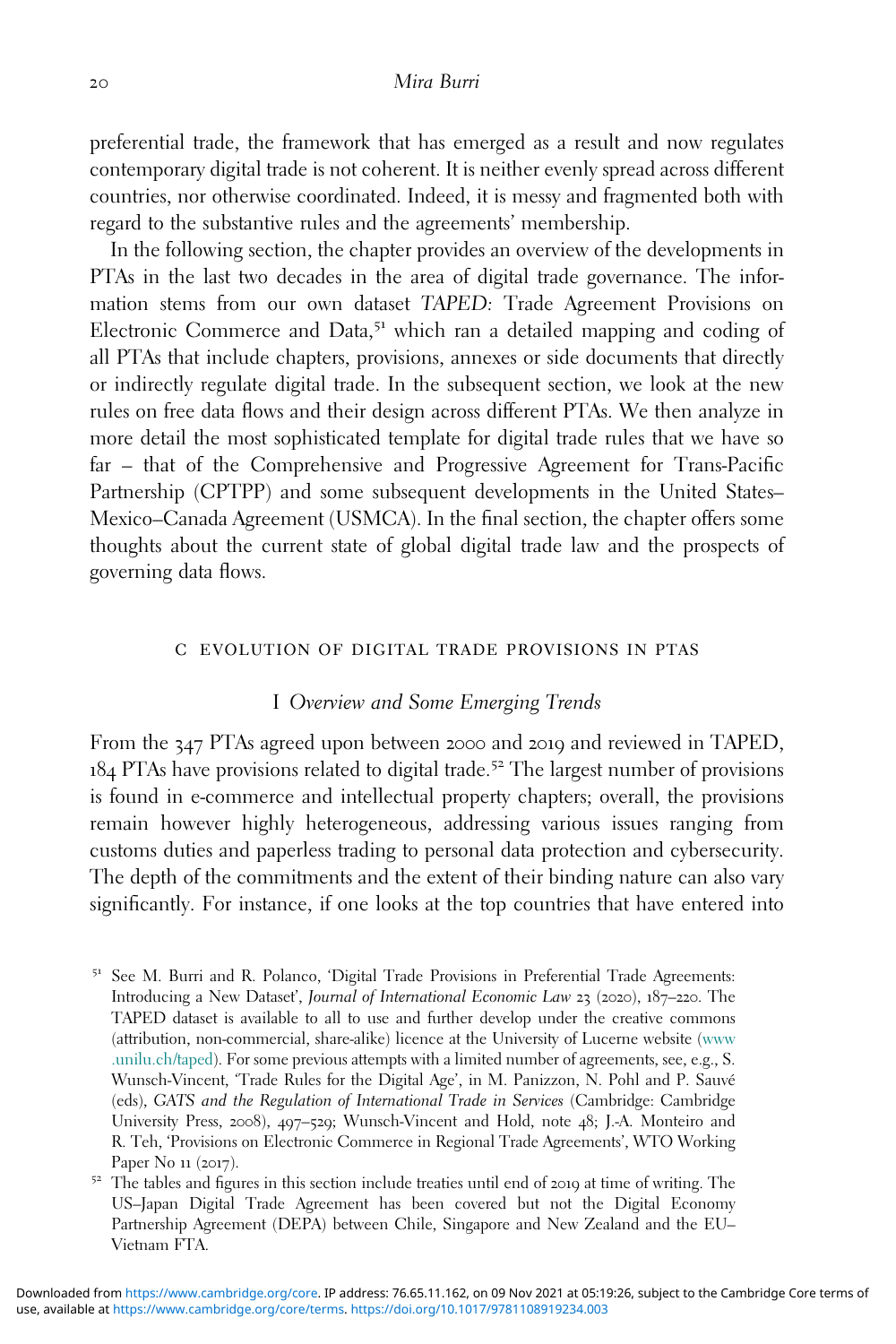PTAs with e-commerce provisions,<sup>53</sup> the European Union occupies the first place with Singapore, yet it is only in the very recent EU PTAs<sup>54</sup> that there is a dedicated chapter on e-commerce and some substantive provisions – beforehand e-commerce provisions were only few, part of the services chapters and limited to mere GATSlevel commitments and cooperation pledges.<sup>55</sup>

Putting the digital trade provisions along a chronological line, it is evident that the inclusion of provisions in PTAs referring explicitly to electronic commerce is not a recent phenomenon, although it has evolved significantly in the past eighteen years. The first e-commerce provision dates back to the 2000 Free Trade Agreement (FTA) between Jordan and the United States.<sup>56</sup> Almost at the same time, New Zealand and Singapore agreed upon the Closer Economic Partnership Agreement (CEPA), including an article on paperless trading. Two years later, the Australia–Singapore FTA (SAFTA), concluded on 17 February 2003, was the first PTA to have a dedicated chapter on e-commerce. At the moment of this writing, specific provisions applicable to e-commerce can be found in 109 PTAs, mostly in dedicated chapters (79) (for details, see Table 1.1). The last eight years have witnessed a significant increase in the number of agreements with digital trade provisions. As shown in Figure 1.1, digital trade provisions are, on average, included in more than 68 per cent of all PTAs that were concluded between 2010 and 2019 and despite the fall in agreed upon deals, more of them include digital trade provisions. The rise in the total number of PTAs with such norms is driven mainly by bilateral PTAs: 84 per cent of total PTAs since 2000 and involves both developed and developing countries.<sup>57</sup>

Among the PTAs with digital trade provisions, it is evident that the number and level of detail have also increased significantly over the years, as depicted in Figure 1.2. In 2019, 13 is the average number of provisions found in e-commerce chapters of PTAs, with an average number of 2,527 words (see Table 1.2).

At the moment of writing, the Singapore–Australia Free Trade Agreement (SAFTA), updated in 2016, is the PTA in force with the highest number of provisions in an e-commerce chapter (19 in total), with 2,997 words. As of 2020, the USMCA

- <sup>53</sup> The overall list will look like this: (1) Singapore 22 PTAs; (2) EU 22 PTAs; (3) Australia 15 PTAs; (4) United States – 14 PTAs; (5) Chile – 13 PTAs; (6) Canada – 12 PTAs; (7) Colombia – 11 PTAs; (8) South Korea, Japan and Peru – 10 PTAs; (9) Panama, Costa Rica and New Zealand – <sup>8</sup> PTAs. See also Chapter <sup>2</sup> in this volume. <sup>54</sup> EU–Canada Comprehensive Economic Trade and Investment Agreement (CETA), EU–
- Singapore FTA, EU–Vietnam FTA, EU–Japan FTA, EU–Indonesia FTA, EU–Philippines
- FTA and EU–Mexico FTA.<br><sup>55</sup> See, e.g., M. Burri, 'The Regulation of Data Flows in Trade Agreements', Georgetown Journal<br>of International Law 48 (2017), 408–448.
- 
- <sup>56</sup> Article 7 US–Jordan FTA.  $\overline{1}$ <br><sup>57</sup> Following the UN country classification, 48 per cent of the PTAs with digital trade provisions were negotiated between developed and developing countries, and 49 per cent were negotiated between developing countries. Only 3 per cent of PTAs negotiated between developed countries include digital trade provisions. See also Chapter 2 in this volume.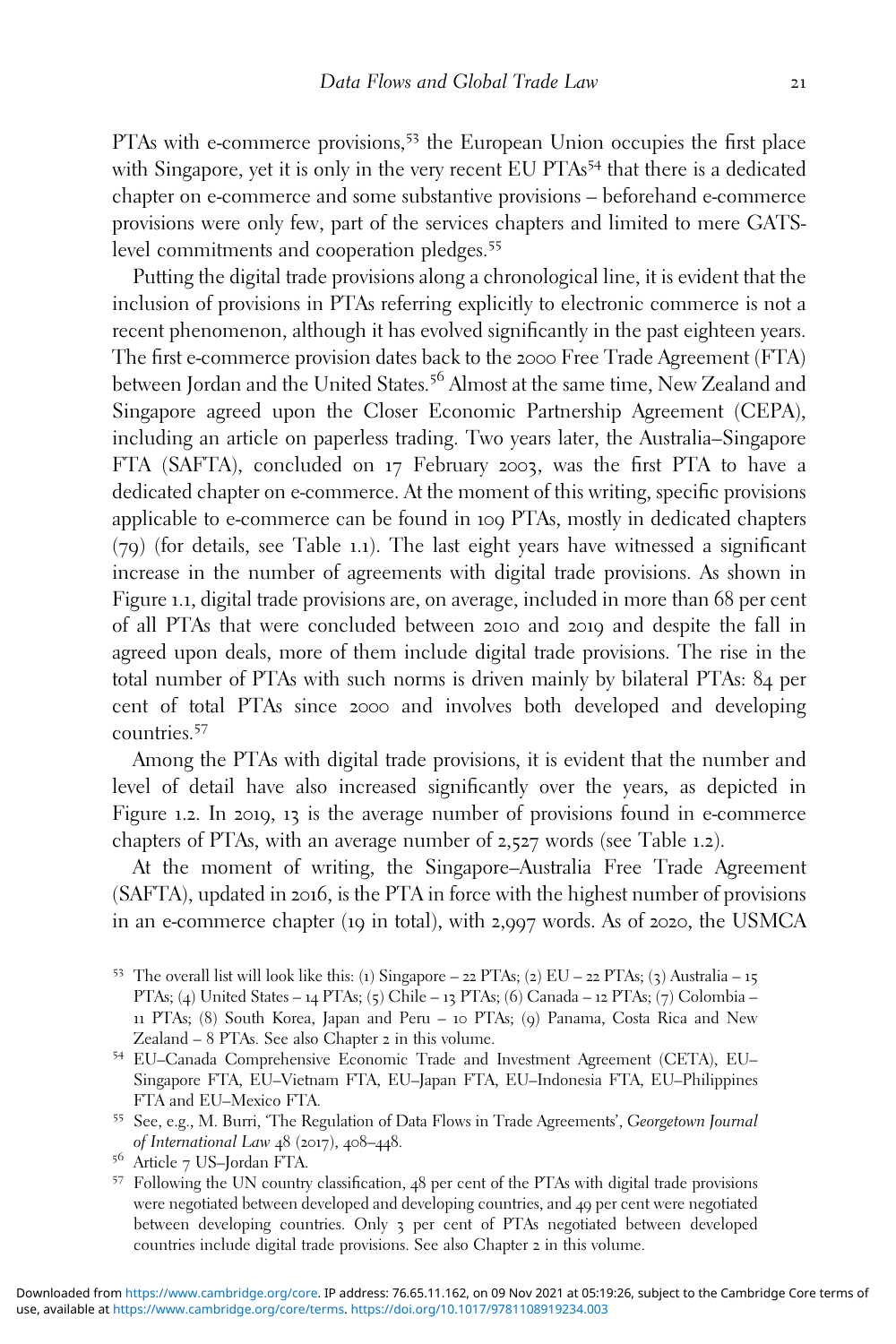| Year  | Total<br><b>PTAs</b> | <b>WTO</b><br>notified | Digital trade<br>provisions | E-commerce<br>chapters                | % PTAs with digital<br>trade provisions |
|-------|----------------------|------------------------|-----------------------------|---------------------------------------|-----------------------------------------|
|       |                      |                        |                             |                                       |                                         |
| 2000  | 20                   | 8                      | $\mathbf{2}$                | $\circ$                               | 10.00                                   |
| 2001  | 23                   | 12                     | $\overline{\mathbf{c}}$     | $\circ$                               | 8.70                                    |
| 2002  | 26                   | 8                      | 4                           | $\circ$                               | 16.00                                   |
| 2003  | 30                   | 10 <sup>o</sup>        | 6                           | $\overline{\mathbf{3}}$               | 20.69                                   |
| 2004  | 29                   | 14                     | 6                           | $\overline{6}$                        | 21.43                                   |
| 2005  | 17                   | 10 <sup>o</sup>        | 5                           |                                       | 33.33                                   |
| 2006  | 26                   | 13                     |                             | $\frac{4}{6}$                         | 31.82                                   |
| 2007  | 20                   | 13                     | 4                           |                                       | 29.41                                   |
| 2008  | 24                   | 27                     | 9                           | $\begin{array}{c} 4 \\ 6 \end{array}$ | 40.91                                   |
| 2009  | 23                   | 21                     | 6                           | 3                                     | 19.05                                   |
| 2010  | 14                   | 18                     | 5                           | 3                                     | 50.00                                   |
| 2011  | 19                   | 15                     | $\overline{2}$              | $\mathbf 2$                           | 18.75                                   |
| 2012  | 8                    | 20                     | 3                           |                                       | 33.33                                   |
| 2013  | $^{14}$              | 22                     | 9                           | $\frac{3}{6}$                         | 64.29                                   |
| 2014  | 14                   | 12                     | 10                          | 7                                     | 88.89                                   |
| 2015  | 10 <sup>°</sup>      | 10 <sub>o</sub>        | 6                           | 5                                     | 50.00                                   |
| 2016  | 11                   | $^{14}$                | 7                           | 5                                     | 71.43                                   |
| 2017  | 6                    | 18                     | 3                           | $\overline{2}$                        | 33.33                                   |
| 2018  | $\overline{Q}$       | 7                      | 9                           | 10                                    | 100.00                                  |
| 2019  | $\overline{4}$       | $\circ$                | 4                           | $\overline{4}$                        | 100.00                                  |
| Total | 347                  | 272                    | 100                         | 79                                    |                                         |

table 1.1. PTAs concluded with digital trade provisions per year (*2000*–*2019*)





use, available at [https://www.cambridge.org/core/terms.](https://www.cambridge.org/core/terms)<https://doi.org/10.1017/9781108919234.003> Downloaded from<https://www.cambridge.org/core>. IP address: 76.65.11.162, on 09 Nov 2021 at 05:19:26, subject to the Cambridge Core terms of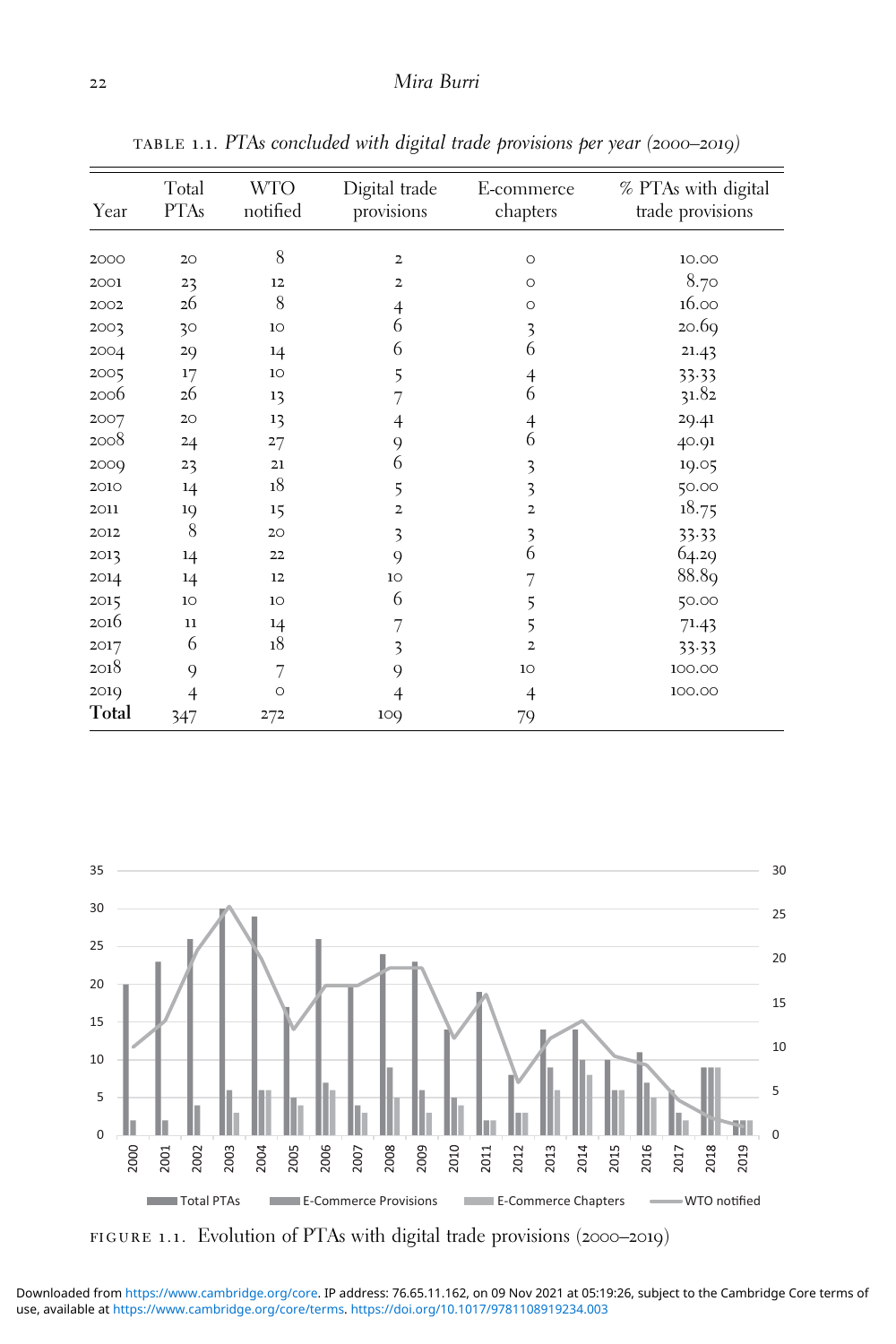| Year | Total<br><b>PTAs</b> | E-commerce<br>chapters | Average number of<br>articles | Average number of<br>words |
|------|----------------------|------------------------|-------------------------------|----------------------------|
|      |                      |                        |                               |                            |
| 2000 | 20                   | $\mathbf{2}$           | $\mathbf 1$                   | 91                         |
| 2001 | 23                   | 2                      | $\bf{1}$                      | 838                        |
| 2002 | 25                   | 4                      |                               | 168                        |
| 2003 | 29                   | 6                      | $\frac{4}{8}$                 | 395                        |
| 2004 | $\rm{28}$            | 6                      | 6                             | 606                        |
| 2005 | 15                   | 5                      | 5                             | 541                        |
| 2006 | 22                   | 7                      | 6                             | 801                        |
| 2007 | 17                   | 5                      | 7                             | 753                        |
| 2008 | 22                   | 9                      | 7                             | 606                        |
| 2009 | $21\,$               | 4                      | 5                             | 606                        |
| 2010 | 10 <sup>°</sup>      | 5                      | 3                             | 313                        |
| 2011 | 16                   | 3                      | 3                             | 318                        |
| 2012 | 9                    | 3                      | 3                             | 233                        |
| 2013 | 14                   | 9                      | 7                             | 640                        |
| 2014 | 9                    | 8                      | 8                             | 1,073                      |
| 2015 | 10                   | 5                      | 8                             | 842                        |
| 2016 | 7                    | 5                      | 10                            | 1,390                      |
| 2017 | 6                    | $\overline{2}$         | $\overline{2}$                | 357                        |
| 2018 | 10 <sup>o</sup>      | 10                     | 12                            | 1,697                      |
| 2019 | 4                    | $\overline{4}$         | 13                            | 2,527                      |

table 1.2. PTAs with e-commerce chapters: average number of provisions and words (*2000*–*2019*)



FIGURE 1.2. PTAs with digital trade provisions: average number of articles and words

would overtake SAFTA, as the current text of its Digital Trade chapter has also 19 articles but comprising 3,206 words. The new dedicated digital trade agreements go well beyond: the US–Japan Digital Trade Agreement has 5,346 words, and the Digital Economy Partnership Agreement (DEPA) between Chile, Singapore and New Zealand contains 10,887 words.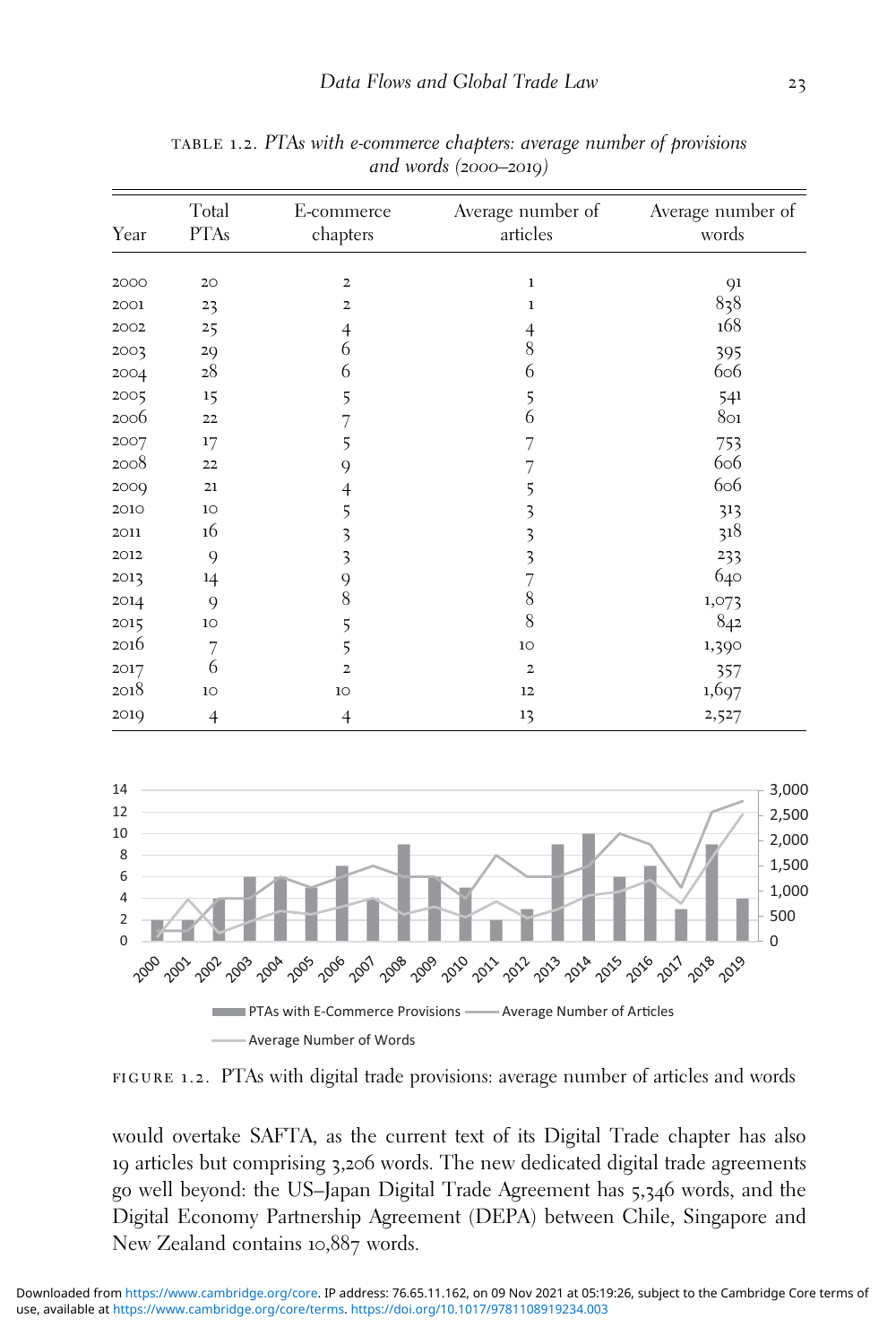## 24 Mira Burri

# II Overview of Data-Related Rules in PTAs

One can in general speak of the relevance of trade rules for data and data flows, as they matter for data in at least three ways: (i) because they regulate the cross-border flow of data by regulating trade in goods and services as well as the protection of intellectual property; (ii) because they may install certain beyond the border rules that demand changes in domestic regulation – for example, with regard to procedures with electronic signatures or data protection; and (iii) finally, because trade law can limit the policy space that regulators have at home.<sup>58</sup> Thinking of the layered structure of the Internet, one also ought to take into account the entire set of global economic law rules that regulate *infrastructure* (e.g. rules with regard to communication networks and services, technical standards and IT hardware) and applications and content (such as software, computer and audiovisual services), so as to understand the existing regulatory environment with regard to data flows.<sup>59</sup> In addition to this generic trade law framework, whose rules are found both in WTO law and in the WTO-plus preferential agreements, the last decade has also witnessed the emergence of entirely new rules that explicitly regulate data flows. This section provides a brief overview of these rules.

It needs to be mentioned at the outset that there is no common agreement on a definition of data flows in PTAs, despite the wide-spread rhetoric around the term and its frequent use in reports and studies.<sup>60</sup> One of the first agreements that targets data – the South Korea–United States FTA – stressed in its Article 15.8 'the importance of the free flow of information in facilitating trade, and acknowledging the importance of protecting personal information' and encouraged the Parties 'to refrain from imposing or maintaining unnecessary barriers to electronic information flows across borders'. <sup>61</sup> Later agreements, such as the CPTPP and the USMCA, that are analyzed in more detail later, speak of 'cross-border transfer of information by electronic means, including personal information<sup>162</sup> and this has become the most common wording thus far. The new generation of EU FTAs have been cautious with regard to data and has only recently started to promote the inclusion of

<sup>58</sup> See in this sense Burri, note <sup>27</sup>; F. Casalini and J. López González, 'Trade and Cross-Border Data Flows', OECD Trade Policy Papers No <sup>220</sup> (2019). <sup>59</sup> Such a delineation corresponds to the well-known layered model of the Internet (see, e.g., T.

Wu, 'Application-Centered Internet Analysis', Virginia Law Review 85 (1999), 1163–1204; Y. Benkler, 'From Consumers to Users: Shifting the Deeper Structures of Regulation toward Sustainable Commons and User Access', Federal Communications Law Journal 52 (2000), 561–579; K. Werbach, 'A Layered Model for Internet Policy', Journal of Telecommunications and High Technology Law  $_1$  (2002), 37–67. For a full-fledged analysis of the trade rules applicable to all layers, see Burri, note 30.  $\degree$  See, e.g., W. J. Drake, 'Background Paper for the Workshop on Data Localization and Barriers

to Transborder Data Flows', World Economic Forum (2016); Casalini and González, note 58.<br><sup>61</sup> Emphases added. 62 Article 14.11 CPTPP and Article 19.11 USMCA (emphasis added).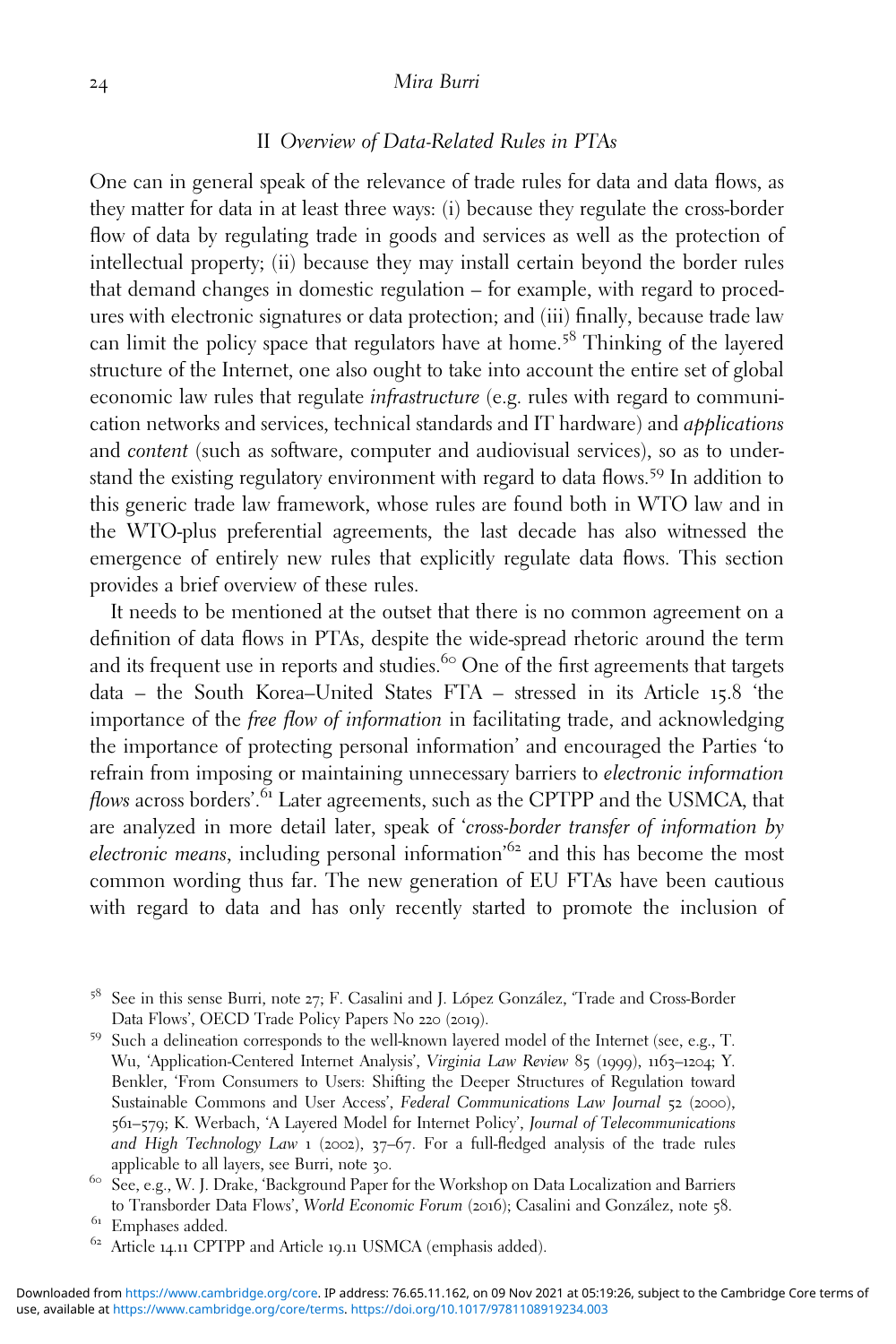provisions on the 'free flow of data'.<sup>63</sup> In essence, what can be maintained is that so far in the trade policy discourse and in the treaty language, there has not been any clear definition but despite the different terms used, there seems to be a tendency for a broad and encompassing definition of data flows (i) where there are bits of information (data) as part of the provision of a service or a product and (ii) where this data crosses borders, although the data flows do not neatly coincide with one commercial transaction and the provision of certain service may relate to multiple flows of data. In this sense, '[t]he geography of data flows is very different from the geography of trade flows'.<sup>64</sup> In addition, it may be noted that there has not been a distinction between different types of data – for instance, between personal and non-personal data, personal or company data or machine-to-machine data.<sup>65</sup> Yet, personal information is commonly included explicitly in the data-related provisions in PTAs,<sup>66</sup> whereby the potential clashes with domestic data protection regimes become evident.

Overall, specific data-related provisions are a relatively new phenomenon and can be found primarily in dedicated e-commerce chapters of PTAs and only in a handful of agreements. The rules refer to both the free cross-border flow of data and to banning or limiting data localization requirements. Provisions on the cross-border flow of data can be also found in chapters dealing with discrete services sectors, where data flows are inherent to the very definition of those services<sup>67</sup> – this is particularly valid for the telecommunications and the financial services sectors, as shown in Table 1.3.

<sup>63</sup> See, e.g., Article 8.81 EU-Japan FTA and the following section. See also S. Yakovleva, 'Should Fundamental Rights to Privacy and Data Protection Be a Part of EU's International Trade "Deals"?' World Trade Review 17 (2018), 477–508.<br><sup>64</sup> OECD, 'Trade and Cross-Border Data Dlows', OECD Trade Policy Brief (2019). As the

- OECD (ibid., at 1) further clarifies: 'the actual flow of data reflects individual firm choices: accessing the OECD library from Paris, for instance, actually means contacting a server in the United States (the OECD uses a US-based company for its web services). Moreover, with the cloud, data can live in many places at once, with files and copies residing in servers around the world'. <sup>65</sup> For instance, Sen classifies data into personal data referring to data related to individuals;
- company data referring to data flowing between corporations; business data referring to digitised content such as software and audiovisual content; and social data referring to behavioural patterns determined using personal data (see N. Sen, 'Understanding the Role of the WTO in International Data Flows: Taking the Liberalization or the Regulatory Autonomy Path?', Journal of International Economic Law 21 (2018), 323-348, at 343-346). Aaronson and Leblond categorize data into personal data, public data, confidential business data, machine-tomachine data and metadata, although they do not specifically define each of these terms (see S. A. Aaronson and P. Leblond, 'Another Digital Divide: The Rise of Data Realms and Its Implications for the WTO', Journal of International Economic Law 21 (2018), 245–272). The OECD has also tried to break the data into different categories. See OECD, 'Data in the Digital Age', OECD Policy Brief, March <sup>2019</sup>. <sup>66</sup> It is typically defined as 'any information, including data, about an identified or identifiable
- natural person'. See, e.g., Article 19.1 USMCA.
- <sup>67</sup> For example, banking and other financial services are commonly understood to include the provision and transfer of financial information, and financial data processing and related software by suppliers of other financial services (see Annex 10-A, Article 10.20 Singapore–US FTA; Article 117.9 Chile–EC AA; Annex IV-A Japan–Singapore FTA; Annex 2.1 New Zealand–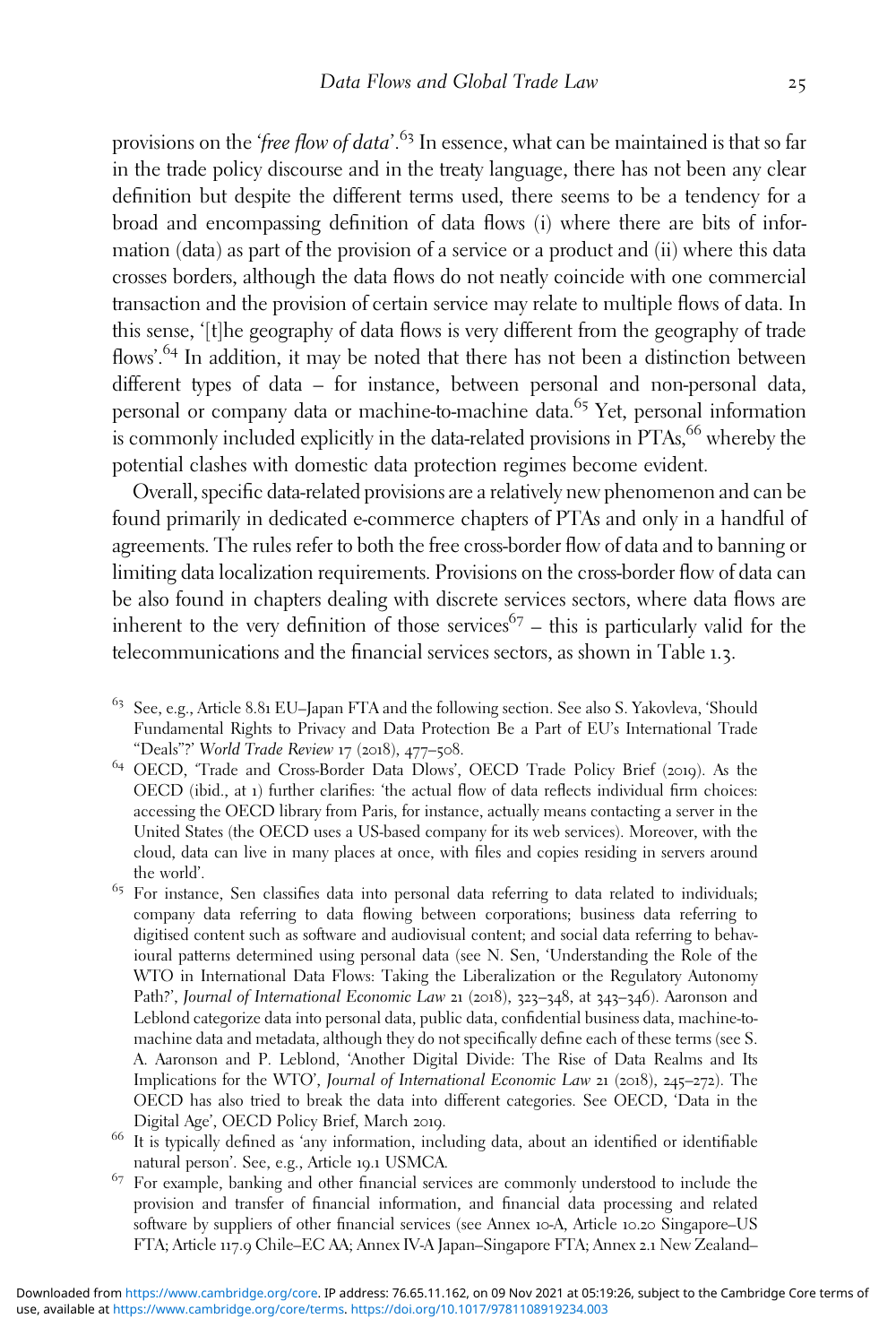|                               | Data flows |                       |                               |                      |
|-------------------------------|------------|-----------------------|-------------------------------|----------------------|
|                               | General    | Financial<br>services | Telecommunication<br>services | Data<br>localization |
| Soft commitments              | 16         | $\Omega$              |                               |                      |
| Hard commitments              | 12         | 70                    | 64                            | 11                   |
| Total number of<br>provisions | 28         | 70                    | 65                            | 12                   |

table 1.3. Overview of data-related provisions in PTAs

## 1 Rules on Data Flows

If we look at the evolution of data flow provisions in PTAs, there has been a sea change over the years. Non-binding provisions on data flows appeared early. Already in the 2000 Jordan–US FTA, the Joint Statement on Electronic Commerce highlighted the 'need to continue the free flow of information', although it fell short of including an explicit provision in this regard. The first agreement having such a provision is the 2006 Taiwan–Nicaragua FTA, where as part of the cooperation activities, the parties affirmed the importance of working 'to maintain cross-border flows of information as an essential element to promote a dynamic environment for electronic commerce'.<sup>68</sup> A similar wording is used in the 2008 Canada–Peru FTA,<sup>69</sup> the 2011 Korea–Peru FTA,<sup>70</sup> the 2011 Central America–Mexico FTA,<sup>71</sup> the 2013 Colombia–Costa Rica FTA,<sup>72</sup> the <sup>2013</sup> Canada–Honduras FTA,<sup>73</sup> the <sup>2014</sup> Canada–Korea FTA,<sup>74</sup> and the <sup>2015</sup> Japan–Mongolia FTA.<sup>75</sup> In the same line, in the 2010 Hong Kong–New Zealand FTA, the parties agreed to ensure that 'their regulatory regimes support the free flow of services, including the development of innovative ways of developing services, using electronic means'. 76

A slightly stronger commitment can be found in the 2007 South Korea–US FTA, where the parties, after 'recognizing the importance of the free flow of information

Singapore CEPA). The same is true for telecommunication services, which are defined as including, inter alia, data transmission typically involving the real-time transmission of customer supplied information between two or more points without any end-to-end change in the form or content of the customer's information, or simply including the transfer of data by electronic means (see Article 9.16(18) Singapore–US FTA; Annex IV-B Japan–Singapore FTA).<br>  $^{68}$ Article 1508(c) Canada–Peru FTA.<br>  $^{69}$ Article 1508(c) Canada–Peru FTA.

- 
- 
- 
- <sup>70</sup> Article 14.9(c) Korea–Peru FTA.<br><sup>71</sup> Article 15.5(d) Central America–Mexico FTA.<br><sup>72</sup> Article 16.7(c) Colombia–Costa Rica FTA.<br><sup>73</sup> Article 16.5(c) Canada–Honduras FTA.<br><sup>74</sup> Article 13.7(c) Canada–Korea FTA.<br><sup>75</sup> Arti
- 
- 
- 
- 
- <sup>76</sup> Chapter <sup>10</sup>, Article <sup>2</sup>.1(h) Hong Kong–New Zealand FTA.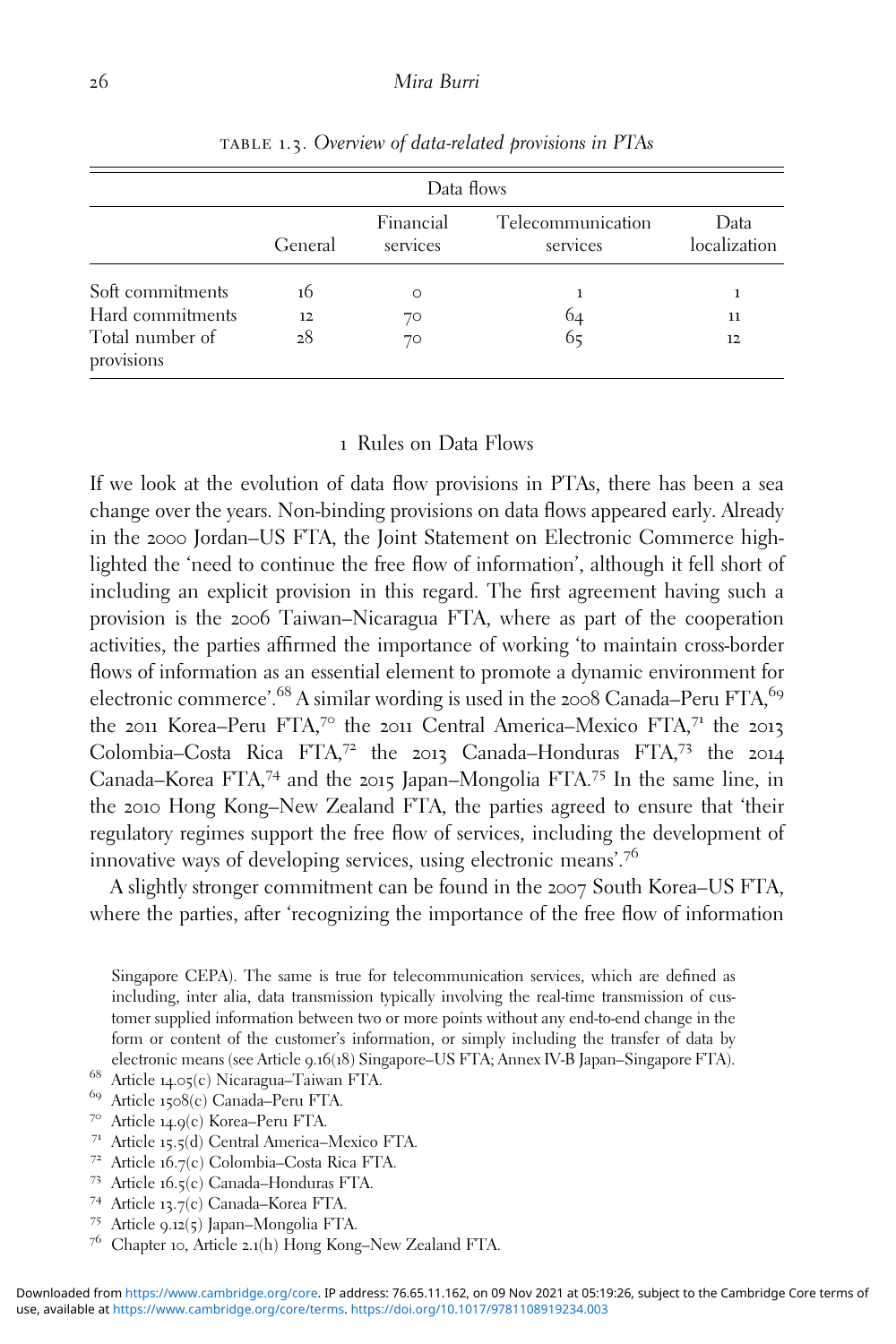in facilitating trade, and acknowledging the importance of protecting personal information', stated that they 'shall endeavor to refrain from imposing or maintaining unnecessary barriers to electronic information flows across borders'. <sup>77</sup> More recently and as typically for EU-led agreements, the parties have agreed to consider in future negotiations commitments related to cross-border flow of information. Such a clause is found in the 2018 EU–Japan EPA,<sup>78</sup> and in the modernization of the trade part of the EU–Mexico Global Agreement, currently under negotiation. In the latter two agreements, the parties commit to 'reassess' within three years of the entry into force of the agreement, the need for inclusion of provisions on the free flow of data into the treaty. This signals a repositioning of the EU on the issue of data flows, as well as EU's wish to couple this in due time with the high data protection standards of the GDPR.<sup>79</sup> The EU follows this model of endorsing and protecting privacy as a fundamental right also in its proposals for digital trade chapters in the currently negotiated trade agreements with Australia, New Zealand and Tunisia, <sup>80</sup> as well as in the EU proposal for WTO rules on electronic commerce.<sup>81</sup>

The first agreement having a binding provision on cross-border information flows is the 2014 Mexico–Panama FTA. According to this treaty, each party 'shall allow its persons and the persons of the other Party to transmit electronic information, from and to its territory, when required by said person, in accordance with the applicable legislation on the protection of personal data and taking into consideration international practices'. <sup>82</sup> A much more detailed provision in this regard is found in the 2015 amended version of the Pacific Alliance Additional Protocol (PAAP), <sup>83</sup> which was modelled along the negotiated text of the 2016 Transpacific Partnership Agreement (TPP) and which has since then largely influenced all subsequent agreements having data flows provisions, such as notably the CPTPP and the USMCA $^{84}$  – both endorsing a strong protection of the free flow of data, as discussed in more detail later.

- $^{77}$  Article 15.8 Korea–US FTA (emphasis added).  $^{78}$  Article 8.81 EU–Japan EPA.
- 
- <sup>79</sup> See European Commission, Horizontal Provisions for Cross-Border Data Flows and for Personal Data Protection in EU Trade and Investment Agreements, February 2018, available at: [https://trade.ec.europa.eu/doclib/docs/](https://trade.ec.europa.eu/doclib/docs/2018/may/tradoc_156884.pdf)2018/may/tradoc\_156884.pdf. <sup>80</sup> Interestingly the <sup>2020</sup> EU–Vietnam FTA includes no provisions on data flows and only three
- 
- most cooperation provisions on e-commerce. See Articles <sup>8</sup>.50–8.<sup>52</sup> EU–Vietnam FTA. <sup>81</sup> WTO, Joint Statement on Electronic Commerce: EU Proposal for WTO Disciplines and Commitments Relating to Electronic Commerce, Communication from the European Union, INF/ECOM/22, <sup>26</sup> April <sup>2019</sup>. See also Chapter <sup>10</sup> in this volume. <sup>82</sup> Article <sup>14</sup>.<sup>10</sup> Mexico–Panama FTA.
- 
- <sup>83</sup> Article <sup>13</sup>.<sup>11</sup> PAAP (2015).
- <sup>84</sup> Such as the <sup>2016</sup> Chile–Uruguay FTA (Article <sup>8</sup>.10), the <sup>2016</sup> Updated Singapore–Australia FTA (chapter 14, Article 13), the 2017 Argentina–Chile FTA (Article 11.6), the 2018 Singapore– Sri Lanka FTA (Article 9.9), the 2018 Australia–Peru FTA (Article 13.11), the 2018 Brazil–Chile FTA (Article 10.12) and the 2019 Australia–Indonesia FTA (Article 13.11).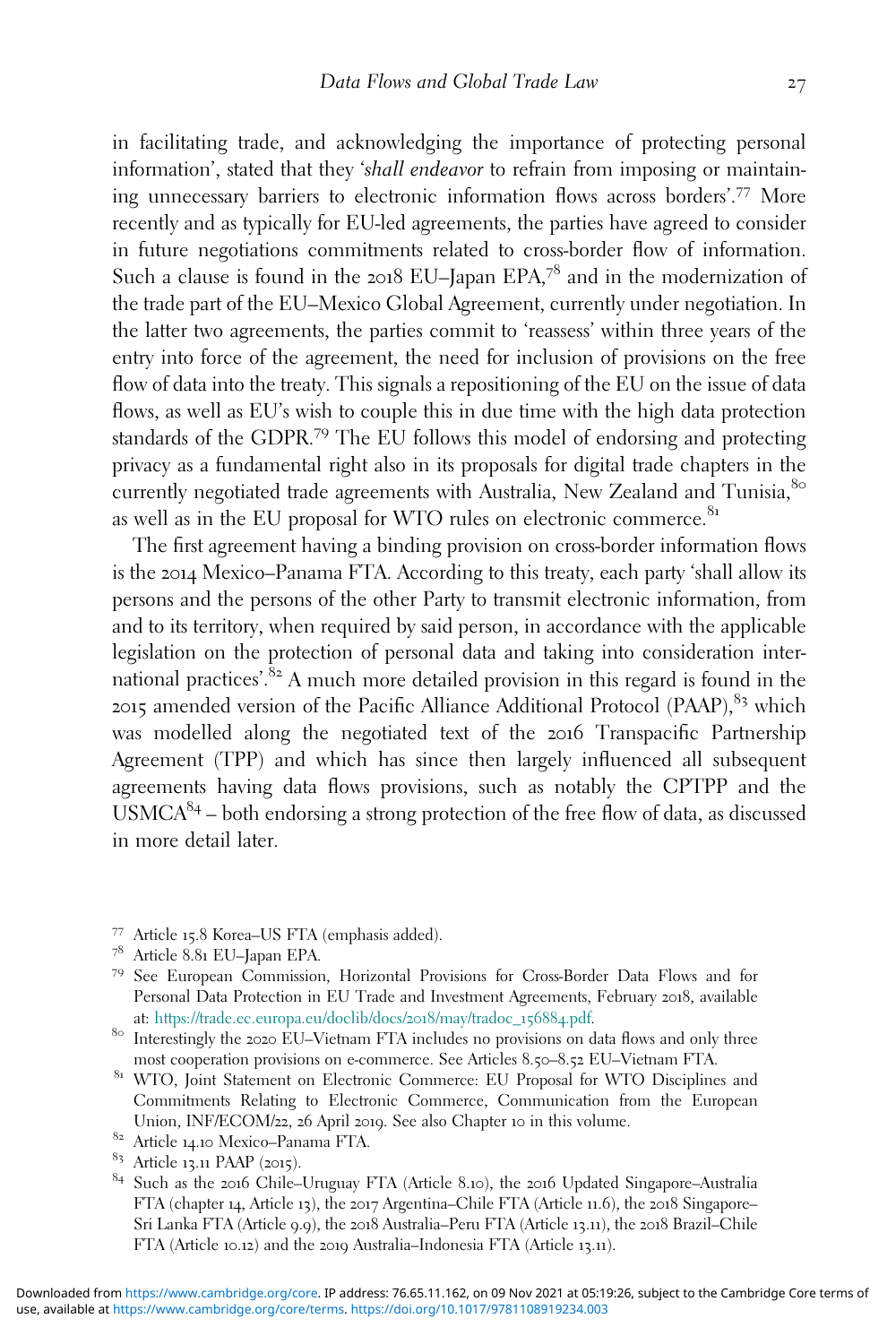# 2 Data Localization

In recent years, some PTAs have started to include specific provisions on data localization, by either banning or limiting requirements of data localization or data use. An important difference with the data flows provisions analyzed earlier is that almost all the provisions on data localization found in PTAs are binding.<sup>85</sup> The first agreement with such rules is the 2015 Japan–Mongolia FTA. The provision stipulates that neither party shall require a service supplier of the other party, an investor of the other party, or an investment of an investor of the other party in the area of the former party, to use or locate computing facilities in that area as a condition for conducting its business.<sup>86</sup> Later the same year, the 2015 amended version of the PAAP, and as strongly influenced by the parallel TPP negotiations, included a similar provision on the use and location of computer facilities.<sup>87</sup> In 2016, the TPP included a clear ban on localization, which was then replicated in the CPTPP and the USMCA. The diffusion of these norms is clearly discernible in subsequent PTAs, such as the 2016 Chile-Uruguay FTA<sup>88</sup> and the 2016 Updated SAFTA, $^{89}$  which closely follow the CPTPP template. $^{90}$ 

# 3 Privacy and Data Protection

Eighty-one PTAs in our dataset include provisions on privacy, usually under the concept of 'data protection'. Yet, the way personal data is protected varies considerably and can include a truly mixed bag of binding and non-binding provisions (see Table 1.4), which is symptomatic of the very different positions of the major actors

<sup>85</sup> One of the few provisions on data localization that are not directly binding is found in the 2017 Argentina–Chile FTA, where the parties merely recognize the importance of not requiring a person of the other party to use or locate the computer facilities in the territory of that party, as a condition for conducting business in that territory and pledge to exchange good practices and current regulatory frameworks regarding servers' location. See Article 11.7 Argentina– Chile FTA.<br><sup>86</sup> Article 9.10 Japan–Mongolia FTA.<br><sup>87</sup> Article 13.11*bis* PAAP (2015).

- 
- 
- <sup>88</sup> Article 8.11 Chile–Uruguay FTA.<br><sup>89</sup> Chapter 14, Article 15 SAFTA.
- 
- <sup>90</sup> Some variations can be found in the 2019 Australia–Indonesia FTA, where a party may promptly renew a measure in existence at the date of entry into force of the agreement or amend such a measure to make it less trade restrictive, at any time (Article 13.12(2)). Additionally, the Australia–Indonesia FTA stipulates that nothing in the agreement shall prevent a party from adopting or maintaining any measure that it considers necessary for the protection of its essential security interests (Article 13.12(3)(b)). A second variation is found in the 2018 Singapore–Sri Lanka FTA, the 2018 Australia–Peru FTA and the 2018 Brazil–Chile FTA, which slightly deviate from the CPTPP, as there is no least restrictive measure requirement mentioned. See correspondingly Article 9.10 Singapore–Sri Lanka FTA; Article 13.12 Australia–Peru FTA; Article 10.13 Brazil–Chile FTA.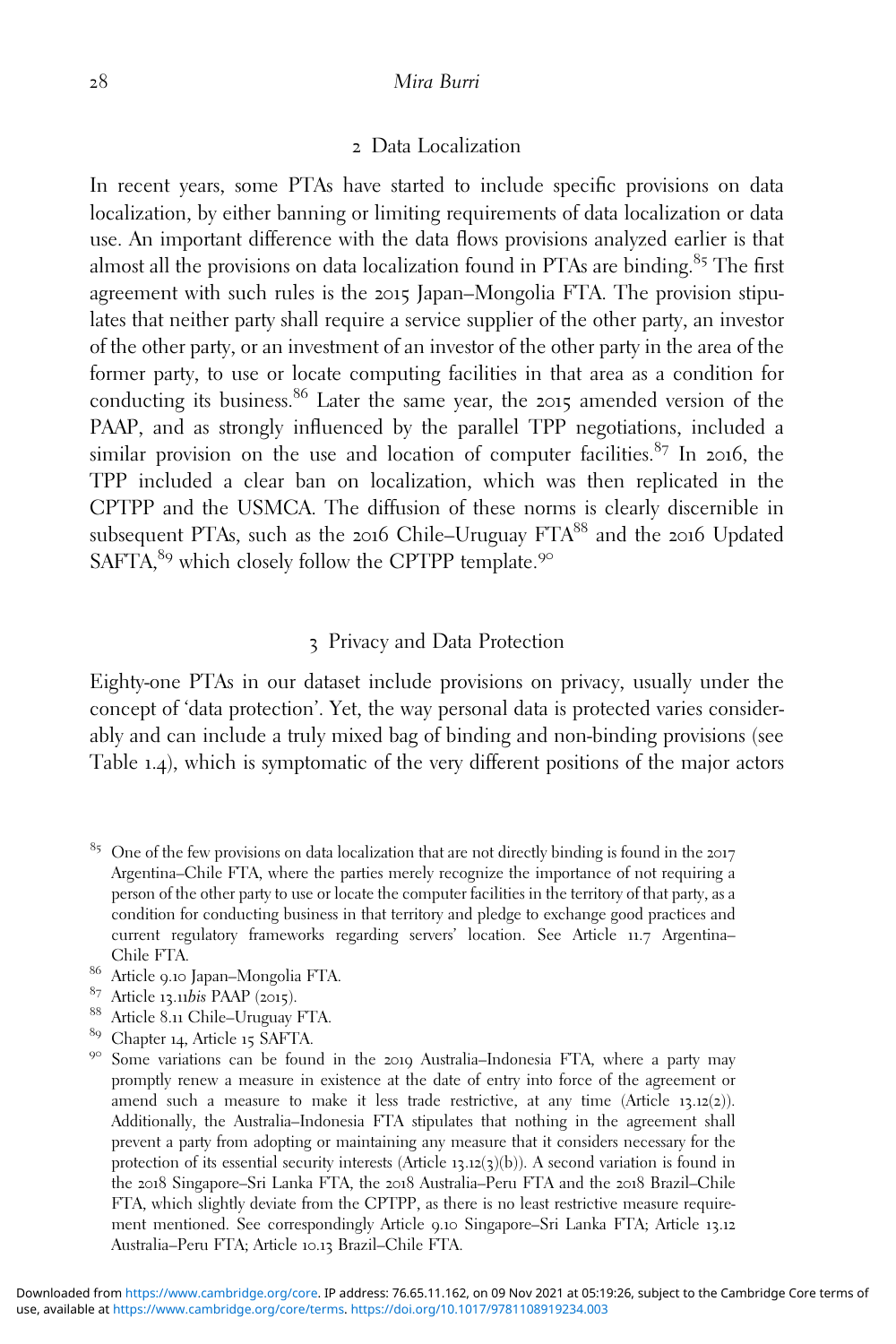|  | TABLE 1.4. Overview of privacy-related |
|--|----------------------------------------|
|  | <i>provisions in PTAs</i>              |

| Total number of provisions | 89 |
|----------------------------|----|
| Soft commitments           | 81 |
| Hard commitments           |    |

and the inherent tensions between the regulatory goals of data innovation and data protection.<sup>91</sup>

Earlier agreements dealing with privacy issues consist of non-binding declarations. The 2000 Jordan–US FTA Joint Statement on Electronic Commerce, for instance, merely declares it necessary to ensure the effective protection of privacy regarding the processing of personal data on global information networks, yet states also that the means for privacy protection should be flexible and parties should encourage the private sector to develop and implement enforcement mechanisms, such as guidelines and verification and recourse methodologies, recommending the OECD Privacy Guidelines as an appropriate basis for policy development.<sup>92</sup> Similarly, the 2001 Canada–Costa Rica FTA includes a provision on privacy as part of the Joint Statement on Global Electronic Commerce, with both parties agreeing to share information on the functioning of their respective data protection regimes.<sup>93</sup> Later agreements include cooperation activities on enhancing the security of personal data in order to improve the level of protection of privacy in electronic communications and avoid obstacles to trade that requires transfer of personal data.<sup>94</sup> These activities include sharing information and experiences on regulations, laws and programmes on data protection<sup>95</sup> or the overall domestic regime for the protection of personal information;<sup>96</sup> technical assistance in the form of exchange of

<sup>&</sup>lt;sup>91</sup> See, e.g., Schwartz, note 23; Schwartz and Solove, note 23. See also Chapter 10 in this volume.<br><sup>92</sup> Jordan–US, Joint Statement on Electronic Commerce, 7 June 2000, Article II.<br><sup>93</sup> Canada–Costa Rica FTA, Joint State FTA; Article 11.5.5 and Article 11.9(b) Argentina–Chile FTA; Article 8.7.4 and Article 8.13(b) Chile–Uruguay FTA; Article 13.6(1) EAEU–Vietnam FTA; Article 9.12(2) Japan–Mongolia FTA; Article 13.7(b) Canada–Korea FTA; Article 13.10(2) Australia–Japan FTA; Article 14.11(b) Mexico–Panama FTA; Article 13.8(2) and Article 13.12(b) PAAP; Article 11.7(b) Singapore– Taiwan FTA; Article 16.5(b) Canada–Honduras FTA; Article 34 EU–Central America FTA; Article 15.5(b) Central America–Mexico FTA; Article 14.7(2)(b) Korea–Peru FTA; chapter 10, Article 9.1(c) ASEAN–Australia–New Zealand FTA; Article 82.2(a) Japan–Switzerland FTA; Article 1507.1(b) Canada–Colombia FTA; Article 1508(b) Canada–Peru FTA; Article 14.8(b) Colombia–Northern Triangle FTA; Article 14.5(b) Panama–US FTA; Article 12.5(b) Chile– Colombia FTA; Article 14.05(b) Nicaragua–Taiwan FTA; Article 13.4(b) Panama–Singapore FTA; Article 14.5(b) CAFTA–DR–US; Article 15.5(b) Chile–US FTA.

<sup>96</sup> Article <sup>13</sup>.3(1)(b)(i) Australia–Indonesia FTA; Article <sup>19</sup>.14(1)(a)(i) USMCA; Article <sup>13</sup>.14(b)(i) Australia–Peru FTA; Article 9.12(c)(i) Singapore–Sri Lanka FTA; Article 9.9(c) Singapore–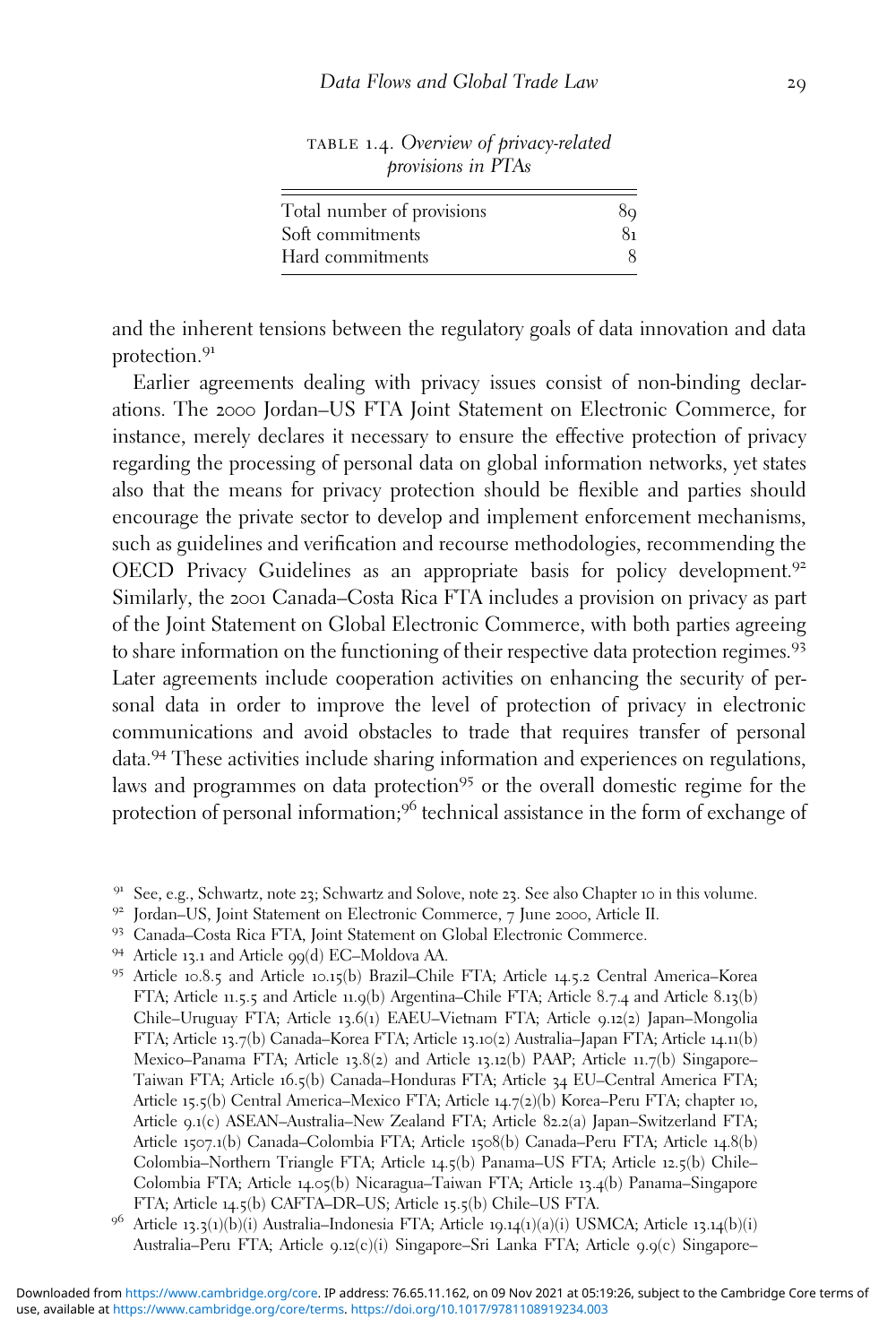information and experts; $97$  research and training activities; $98$  the establishment of joint programmes and projects;<sup>99</sup> maintaining a dialogue;<sup>100</sup> holding consultations on matters of data protection;<sup>101</sup> or in general, other cooperation mechanisms to ensure the protection of personal data.<sup>102</sup>

PTAs have also dealt with personal data protection with reference to the adoption of domestic standards. While some merely recognize the importance or the benefits of protecting personal information online,<sup>103</sup> in several treaties parties specifically commit to adopt or maintain legislation or regulations that protect the personal data or privacy of users,<sup>104</sup> in relation to the processing and dissemination of data,<sup>105</sup> which may also include administrative measures,<sup>106</sup> or the adoption of nondiscriminatory practices.<sup>107</sup> Few agreements include qualifications of this commitment, in the sense that each party shall take measures it deems appropriate and necessary considering the differences in existing systems for personal data protection,<sup>108</sup> that such measures shall be developed insofar as possible,<sup>109</sup> or that the

Turkey FTA; Article 13.5 China–Korea FTA; Article 16.6(2) Colombia–Costa Rica FTA;

- Article 1506.2 Canada–Colombia FTA.<br>
97 Article 30 Chile–EC AA.<br>
98 Article 10.8(1)(b) Korea–Vietnam FTA.
- 
- 
- 
- 
- 

99 Article 30 Chile–EC AA.<br><sup>100</sup> Article 163.1(e) Colombia–EU–Peru FTA.<br><sup>101</sup> Article 16.10(1) Australia–Chile FTA.<br><sup>102</sup> Article 14.7(1)(a) Central America–Korea FTA; Annex-B, Article 2(e) Colombia–Israel FTA; Article 19.7(1)(b) Colombia–Panama FTA; Article 12.6(1)(c) Colombia–Korea FTA; Article 13 Armenia–EU CEPA; Article 15 EC–Ukraine AA; Article 14 EC–Georgia AA.<br><sup>103</sup> Article 13.7(1) Australia–Indonesia FTA; Article 10.2(5)(f) and Article 10.8.1 Brazil–Chile FTA;

- Article 8.78(3) EU–Japan EPA; Article 14.5(1) Central America–Korea FTA; Article 16.2(2)(e) Canada–Honduras FTA. <sup>104</sup> Article <sup>13</sup>.7(2) Australia–Indonesia FTA; Article <sup>10</sup>.8.<sup>2</sup> Brazil–Chile FTA; Article <sup>19</sup>.8(1–2)
- USMCA; Article 13.8(1–2) Australia–Peru FTA; Article 9.7(1–2) Singapore–Sri Lanka FTA; Article 11.5(1–2) Argentina–Chile FTA; Article 16.4 CETA; chapter 14, Article 9.1-2 Australia– Singapore FTA (2016); Article 8.7(1–2) Chile–Uruguay FTA; Article 14.8(1–2) TPP/CPTPP; Article 9.7(1-2) Singapore–Turkey FTA; Article 13.5 China–Korea FTA; Article 13.5 EAEU– Vietnam FTA; Article 10.6(1) Korea–Vietnam FTA; Article 9.6(3) Japan–Mongolia FTA; Article 13.8(1) Australia–Japan FTA; Article 15.8 Australia–Korea FTA; Article 14.8 Mexico– Panama FTA; Article 13.8(1) PAAP; Article 19.6 Colombia–Panama FTA; chapter 9, Article 2 (d)(i) New Zealand–Taiwan; Article 12.3 Colombia–Korea FTA; Article 55 Chile–China FTA
- (2018); Article <sup>15</sup>.8(1) Australia–Malaysia FTA; Article <sup>1506</sup>.<sup>1</sup> Canada–Colombia FTA. <sup>105</sup> Annex II, Article <sup>1</sup>(c)(i) Central America–EFTA; Annex XVI, Article <sup>1</sup>(c)(i) EFTA–GCC FTA; Annex I, Article <sup>1</sup>(c)(i) EFTA–Colombia FTA; Annex I, Article <sup>1</sup>(c)(i) EFTA–Peru FTA. <sup>106</sup> Article <sup>16</sup>.6(1) Colombia–Costa Rica FTA; Article <sup>14</sup>.<sup>7</sup> Korea–Peru FTA; chapter <sup>10</sup>, Article <sup>2</sup>.<sup>1</sup>
- (f ) Hong Kong–New Zealand FTA; chapter 10, Article 7.1-2 ASEAN–Australia–New Zealand FTA; Article <sup>16</sup>.<sup>8</sup> Australia–Chile FTA; Article <sup>1507</sup> Canada–Peru FTA. <sup>107</sup> Article <sup>13</sup>.6(3) Australia–Indonesia FTA; Article <sup>10</sup>.8(3) Brazil–Chile FTA; Article <sup>19</sup>.8(4)
- USMCA; Article 13.8(3) Australia–Peru FTA; Article 11.5(3) Australia–Chile FTA; chapter 14,
- Article 9.3 Australia–Singapore FTA (2016); Article 14.8(3) TPP/CPTPP.<br><sup>108</sup> Article 12.8(1) Australia–China FTA; Article 11.7(1)(j) Chile–Thailand FTA; chapter 14, Article<br>7.1 Australia–Singapore FTA (2003).
- <sup>109</sup> Annex-B, Article 3 Colombia–Israel FTA.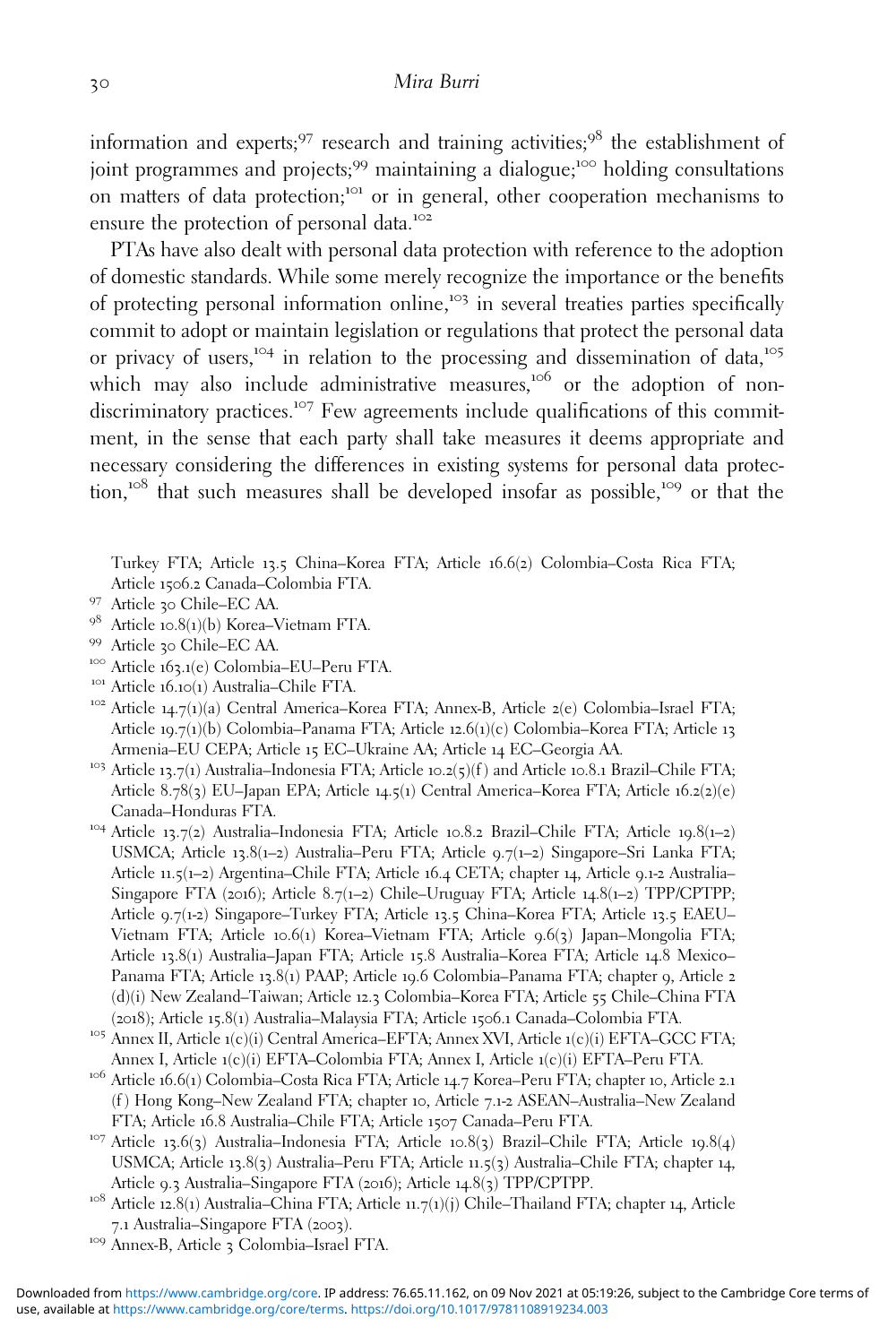parties have the right to define or regulate their own levels of protection of personal data in pursuit or furtherance of public policy objectives, and shall not be required to disclose confidential or sensitive information.<sup>110</sup> Some PTAs add that in the development of online personal data protection standards, each party shall take into account the existing international standards, $11$  as well as criteria or guidelines of relevant international organizations or bodies $12$  – such as the APEC Privacy Framework and the OECD Guidelines on Transborder Flows of Personal Data  $(2013)$ ;<sup>113</sup> or to accord a high level of protection compatible with the highest international standards in order to ensure the confidence of e-commerce users.<sup>114</sup> In a handful of treaties, the parties commit to publish information on the personal data protection it provides to users of e-commerce, $15$  including how individuals can pursue remedies and how businesses can comply with any legal requirements.<sup>116</sup> Certain agreements put special emphasis on the transfer of personal data, stipulating that it shall only take place if necessary for the implementation, by the competent authorities, of agreements concluded between the parties, $17$  or that the countries need to have an adequate level of safeguards for the protection of personal data.<sup>118</sup> Some treaties add that the parties will encourage the use of encryption or security mechanisms for the personal information of the users, and their dissociation or anonymization, in cases where said data is provided to third parties.<sup>119</sup>

PTA parties have also employed more binding options to protect personal information online. A first option is to consider the protection of the privacy of individuals in relation to the processing and dissemination of personal data and the

FTA; chapter 14, Article 9.4 Australia–Singapore FTA (2016); Article 8.7(3) Chile–Uruguay FTA; Article 14.8(4) TPP/CPTPP; Article 9.7(3) Singapore–Turkey FTA.<br>
<sup>117</sup> Article 13.2 EC–Moldova AA.<br>
<sup>118</sup> Article 10.6(2) Korea–Vietnam FTA.<br>
<sup>118</sup> Article 10.8(6) Brazil–Chile FTA; Article 11.5(6) Argentina–Chile FT

<sup>&</sup>lt;sup>110</sup> Article 18.1(2)(h) and Article 18.16(7) EU–Japan EPA.<br><sup>111</sup> Article 8.57(4) EC–Singapore FTA; Article 11.5(1-2) Argentina–Chile FTA; Article 8.7(2) Chile–Uruguay FTA. <sup>112</sup> Article <sup>13</sup>.7(3) Australia–Indonesia FTA; Article <sup>13</sup>.8(2) Australia–Peru FTA; Article <sup>16</sup>.<sup>4</sup>

CETA; chapter 14, Article 9.2 Australia–Singapore FTA (2016); Article 14.8(2) TPP/CPTPP; Article 12.8(2) Australia–China FTA; Article 10.6(2) Korea–Vietnam FTA; Article 13.8(2) Australia–Japan FTA; Article 139.2 EC–Ukraine AA; Article 127.2 EC–Georgia AA; Article 15.8 Australia–Korea FTA; Article 14.8 Mexico–Panama FTA; Article 11.7(j) Chile–Thailand FTA; Article 19.6 Colombia–Panama FTA; Article 16.6(1) Colombia–Costa Rica FTA; Article 12.1(2) and Article 12.3 Colombia–Korea FTA; Article 201.2 EU–Central America FTA; Article 15.8(2) Australia–Malaysia FTA; chapter 10, Article 7.3 ASEAN–Australia–New Zealand FTA; Article 16.8 Australia–Chile FTA; Article 10.5 New Zealand–Thailand FTA; Article 1106 Australia–Thailand FTA; chapter 14, Article 7.2 Australia–Singapore FTA (2003).<br><sup>113</sup> Article 19.8(2) USMCA.<br><sup>114</sup> Article 197.2 Armenia–EU CEPA; Article 162.2 Colombia–EU–Peru FTA; Article 119.2; Chile–

EC AA and Article 202 CARIFORUM–EC EPA.<br><sup>115</sup> Article 10.8(4) Brazil–Chile FTA.<br><sup>116</sup> Article 19.8(5) USMCA; Article 13.8(4) Australia–Peru FTA; Article 9.7(3) Singapore–Sri Lanka

Uruguay FTA.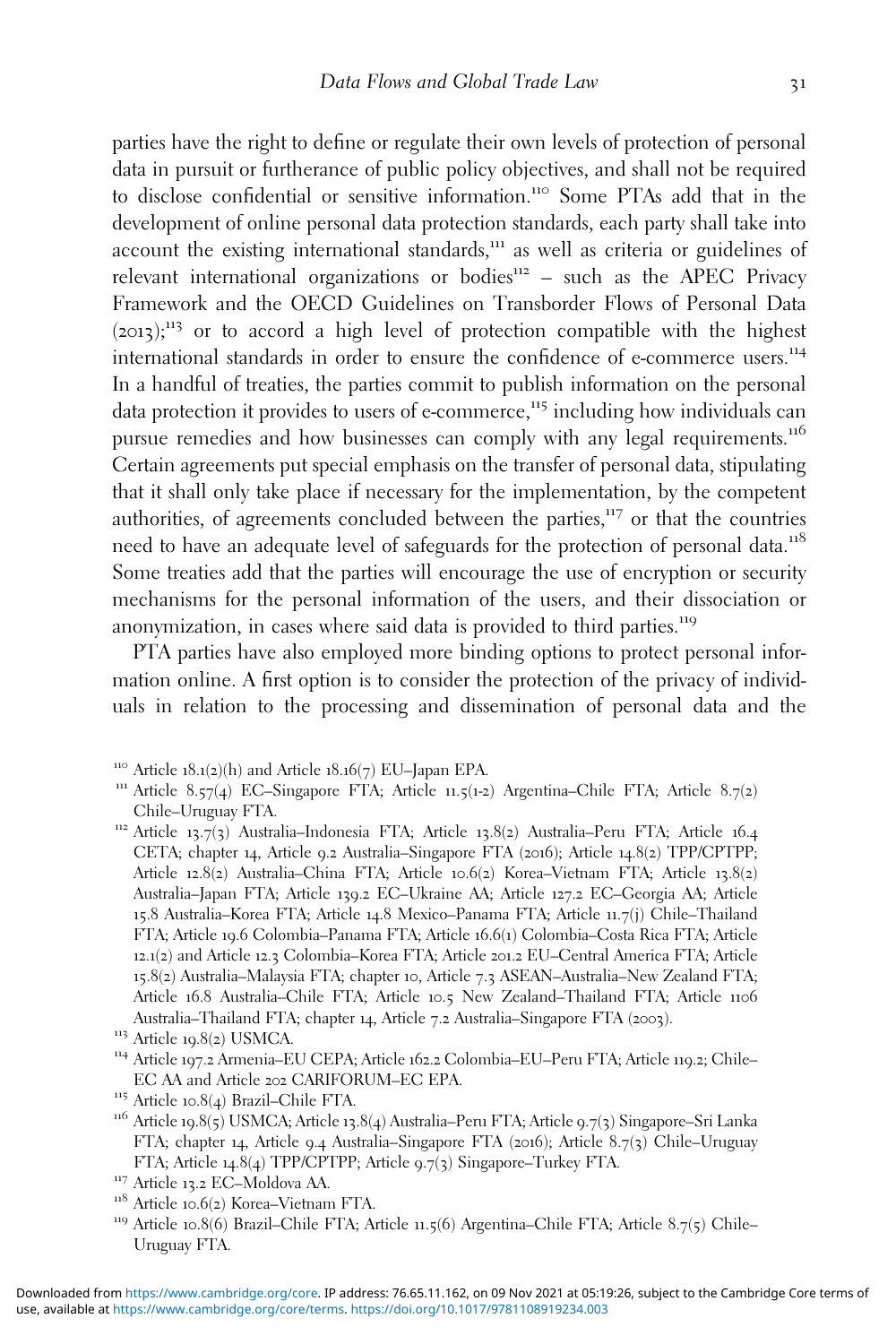protection of confidentiality of individual records as an exception in specific chapters of the agreement – such as for trade in services, $120$  investment or establishment,<sup>121</sup> movement of persons,<sup>122</sup> telecommunications<sup>123</sup> and financial services.<sup>124</sup> Certain agreements, mostly EU led, even have special chapters on protection of personal data, including the principles of purpose limitation, data quality and proportionality, transparency, security, right to access, rectification and opposition, restrictions on onward transfers, and protection of sensitive data, as well as provisions on enforcement mechanisms, coherence with international commitments and cooperation between the parties in order to ensure an adequate level of protection of personal data.<sup>125</sup> The USMCA was the first US-led PTA to include such a provision that recognizes key principles of data protection.<sup>126</sup>

A second option lets countries adopt appropriate measures to ensure the privacy protection while allowing the free movement of data, establishing a criterion of 'equivalence' – meaning that countries agree that personal data may be exchanged only where the receiving party undertakes to protect such data in at least an equivalent, similar or adequate way to the one applicable to that particular case in the party that supplies it. This has been largely the EU approach and to that end, parties commit to inform each other of their applicable rules and negotiate reciprocal general or specific agreements.<sup>127</sup>

- 
- 
- <sup>120</sup> Article 69.1(c) Japan–Singapore FTA.<br><sup>121</sup> Article 135.1(e)(ii) Chile–EC AA; Article 83.1(c)(ii) Japan–Singapore FTA.<br><sup>122</sup> Article 95.1(c)(ii) Japan–Singapore FTA.<br><sup>123</sup> Article 18.3(4) USMCA; Article 8.44(4) EU–Jap Article 8.3(4) Singapore–Sri Lanka FTA; Article 10.3(4) Argentina–Chile FTA; Article 10.3(4) Australia–Singapore FTA (2016); Article 8.3(5) Singapore–Turkey FTA; Annex 5, Article 3 Japan–Mongolia FTA; Article 13.3(4) Korea–Peru FTA; Article 13.2(4) Panama–US FTA; Annex VI, Article IX(a) Japan–Switzerland FTA; Article 13.02(4) Nicaragua–Taiwan FTA; Article 11.3(4) Korea–Singapore FTA; Article 13.2(4)(b) Morocco–US FTA; Article 13.2(4) Chile–US FTA. <sup>124</sup> Annex <sup>17</sup>-A USMCA; Article <sup>8</sup>.<sup>63</sup> EU–Japan EPA; Article <sup>8</sup>.<sup>45</sup> EU–Vietnam FTA; Article <sup>8</sup>.<sup>54</sup>
- (2) EC–Singapore FTA; Article 10.21 Australia–Peru FTA; Article 185 Armenia–EU CEPA; Article 13.15(4) CETA; Annex 9-B Australia–Singapore FTA (2016); Annex 11-B TPP/CPTPP; Article 10.12 Singapore–Turkey FTA; Annex 4, Article 11 Japan–Mongolia FTA; Article 129.2 EC–Ukraine AA; Article 118.2 EC–Georgia AA; chapter 10, Annex on Financial Services, Article 7.2 ASEAN–Australia–New Zealand FTA; Annex VI, Article VIII Japan–Switzerland FTA; Annex XVI – financial services, Article 8 EFTA–Colombia FTA; Article 245 EC– Moldova AA; Article <sup>135</sup>.1(e)(ii) Chile–EC AA. <sup>125</sup> Chapter <sup>6</sup>, Articles <sup>61</sup>–<sup>65</sup> Cameroon-EC Interim EPA; chapter <sup>6</sup>, Articles <sup>197</sup>–<sup>201</sup>
- CARIFORUM-EC EPA. Other agreements merely recognize principles for the collection, processing and storage of personal data such as prior consent, legitimacy, purpose, proportionality, quality, safety, responsibility and information, but without developing this in detail: Article 11.2( $\zeta$ )(f), footnote 1, Argentina–Chile FTA; Article 8.2( $\zeta$ )(f), footnote 3, Chile– Uruguay FTA.<br><sup>126</sup> Article 19.8(3) USMCA; see also below.<br><sup>127</sup> Article 8.54(2) EC–Singapore FTA; Articles 9.2 and 11.1 Understanding 3 on Additional Customs-
- 
- Related Provisions; Protocol on Mutual Administrative Assistance on Custom Matters, Article 10 EC–Ghana EPA; Protocol 5 on Mutual Administrative Assistance on Custom Matters, Article 10.2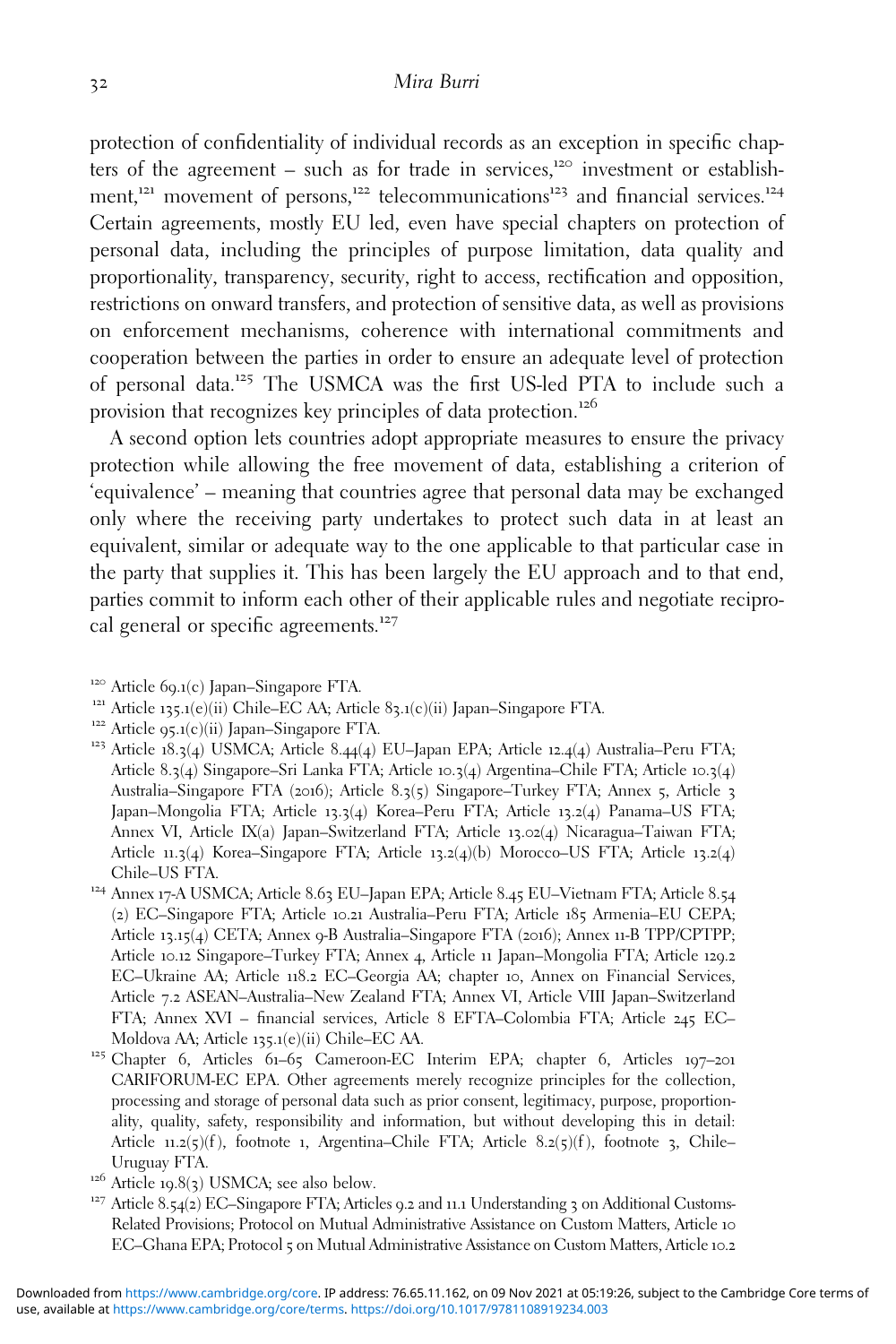A third, less used, option leaves the development of rules on data protection to a treaty body. For example, in the 2012 Colombia–EU–Peru FTA (which also now includes Ecuador), the Trade Committee may establish a working group with the task of proposing guidelines to enable the signatory Andean Countries to become a 'safe harbour' for the protection of personal data. To this end, the working group shall adopt a cooperation agenda that defines priority aspects for accomplishing that purpose, especially regarding the respective homologation processes of data protection systems.<sup>128</sup>

#### d substantive developments in digital trade governance

As evident from the earlier overview, the regulatory environment for data flows has been substantially shaped by PTAs. The United States has played a key role in this process and has sought to endorse liberal rules in implementation of its 'Digital Agenda'. <sup>129</sup> The agreements reached since <sup>2002</sup> with Australia, Bahrain, Chile, Morocco, Oman, Peru, Singapore, the Central American countries,<sup>130</sup> Panama, Colombia and South Korea, all contain critical WTO-plus (going above the WTO commitments) and WTO-extra (addressing issues not covered by the WTO) provisions in the broader field of digital trade. The emergent regulatory template on digital issues is not however limited to US agreements but has diffused and can be found in other FTAs, as evident from the earlier overview. Singapore, Australia, Japan and Colombia have been among the major drivers of this diffusion but as earlier mentioned, the issues covered and the levels of legalization may still vary substantially.<sup>131</sup>

Key aspects of digital trade are typically addressed in (i) specifically dedicated e-commerce chapters; (ii) the chapters on cross-border supply of services; and (iii) the IP chapters. The electronic commerce chapters show by far the most substantial evolution over time – moving from less to more binding and from a mere compensation for the lack of progress in the WTO towards new (and partially innovative) digital trade rule-making. In the former sense, they have included a clear definition of 'digital products', which treats digital products delivered offline equally as those delivered online, so that technological neutrality is ensured. The chapters also recognize the applicability of WTO rules to electronic commerce, and establish a permanent moratorium on duties on the import or export of digital products by

Bosnia and Herzegovina–EC SAA; Article 45 and Protocol No 7 Algeria EC Euro-Med Association Agreement.<br><sup>128</sup> Article 109(b) Colombia–EU–Peru FTA.<br><sup>129</sup> See S. Wunsch-Vincent, "The Digital Trade Agenda of the US: Parallel Tracks of Bilateral,

Regional and Multilateral Liberalization', Aussenwirtschaft <sup>58</sup> (2003), <sup>7</sup>–46. <sup>130</sup> The DR–CAFTA includes Costa Rica, El Salvador, Guatemala, Honduras, Nicaragua and the

Dominican Republic.<br><sup>131</sup> See Chapter 2 in this volume.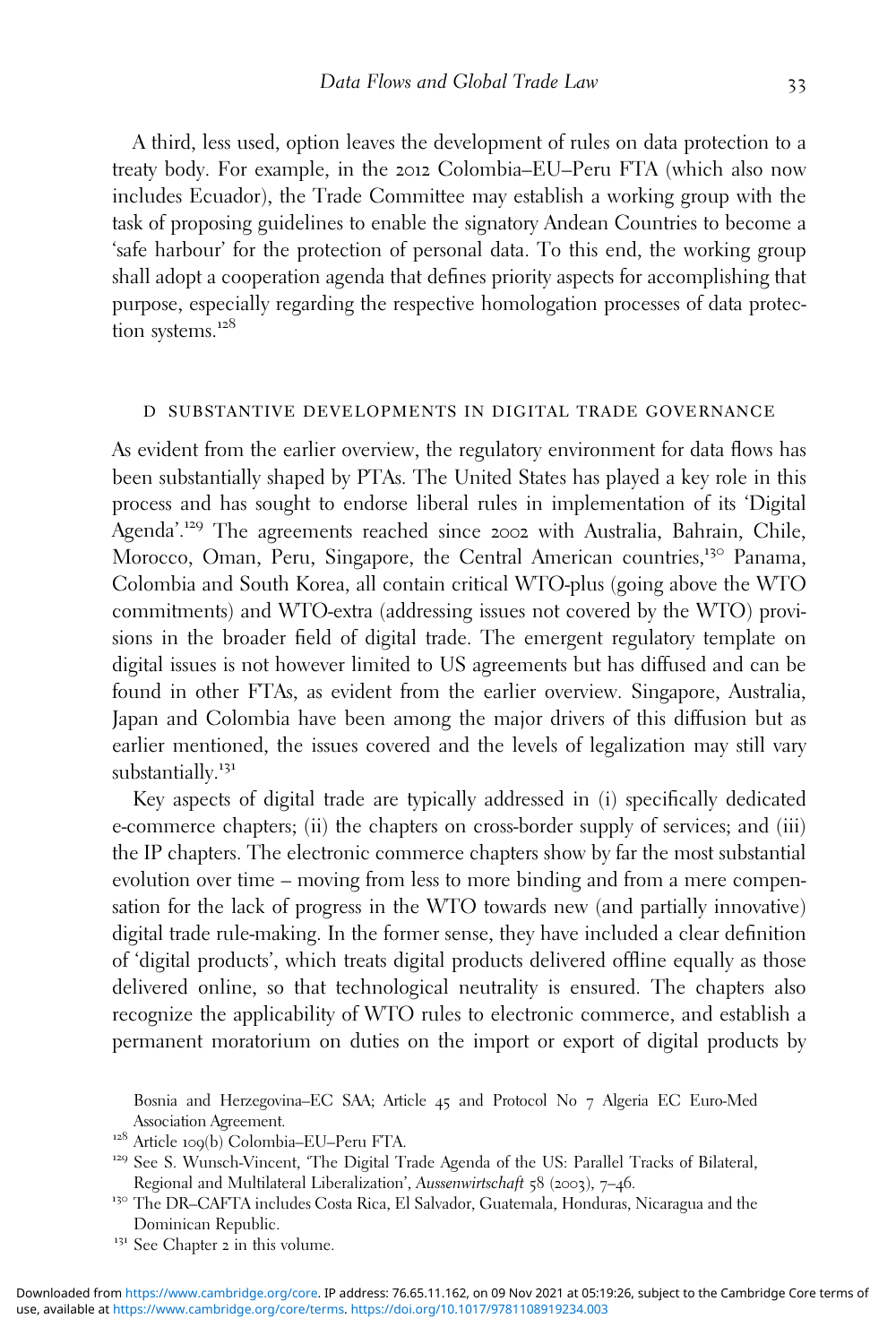electronic transmission. Critically, the e-commerce chapters, especially those of USled agreements, ensure both MFN and NT for digital products trade; discrimination is banned on the basis that digital products are 'created, produced, published, stored, transmitted, contracted for, commissioned, or first made available on commercial terms outside the country's territory' or 'whose author, performer, producer, developer, or distributor is a person of another party or a non-party'.<sup>132</sup>

The e-commerce chapters do also include rules that go beyond the WTO and next to provisions on IT standards and interoperability, cybersecurity, electronic signatures and payments, paperless trading and e-government, the rules on data flows are the most illustrative example in this context. In the following two sections, we look more closely at the most advanced template for digital trade chapters endorsed by the CPTPP and slightly further developed by the USMCA, including also some remarks on the dedicated US–Japan Digital Trade Agreement.

# I The CPTPP

The Comprehensive and Progressive Agreement for Transpacific Partnership (CPTPP; also known as the TPP11 or TPP 2.0) <sup>133</sup> was agreed upon in <sup>2017</sup> among eleven countries in the Pacific Rim<sup>134</sup> and entered into force on 30 December 2018. The CPTPP represents 13.4 per cent of the the global gross domestic product, or \$13.5 trillion, making it the third largest trade agreement after the North American Free Trade Agreement and the single market of the European Union.<sup>135</sup> Beyond the broader economic impact and, more importantly, for the discussion of this chapter, the CPTPP chapter on e-commerce created the most comprehensive template so far in the landscape of PTAs. It comprises eighteen articles and includes a number of new features.<sup>136</sup> It is fair to note that the e-commerce chapter of the CPTPP 'survived' the TPP negotiations in its entirety and without any change, so in a sense it still very much reflects the efforts of the United States in the domain of digital trade rule-making.

The CPTPP sought for the first time to explicitly restrict the use of data localization measures. Article 14.13(2) prohibits the parties from requiring a 'covered person

- [http://international.gc.ca/trade-commerce/trade-agreements-accords-commerciaux/agr-acc/](http://international.gc.ca/trade-commerce/trade-agreements-accords-commerciaux/agr-acc/cptpp-ptpgp/text-texte/index.aspx?lang=eng) [cptpp-ptpgp/text-texte/index.aspx?lang=eng](http://international.gc.ca/trade-commerce/trade-agreements-accords-commerciaux/agr-acc/cptpp-ptpgp/text-texte/index.aspx?lang=eng). <sup>134</sup> Australia, Brunei, Canada, Chile, Japan, Malaysia, Mexico, New Zealand, Peru, Singapore
- and Vietnam. <sup>135</sup> Z. Torrey, 'TPP <sup>2</sup>.0: The Deal without the US: What's New about the CPTPP and What Do
- the Changes Mean?', The Diplomat, 3 February 2018.<br><sup>136</sup> Such as provisions on domestic electronic transactions framework, personal information
- protection, Internet interconnection charge sharing, location of computing facilities, unsolicited commercial electronic messages, source code, and dispute settlement. See Articles 14.5, 14.8, 14.12, 14.13, 14.14, 14.17, and 14.18 CPTPP respectively.

<sup>&</sup>lt;sup>132</sup> See, e.g., Article 14.3 US–Singapore FTA; Article 16.4 US–Australia FTA. For a more comprehensive analysis, see Burri and Polanco, note 51.<br><sup>133</sup> The Comprehensive and Progressive Agreement for Transpacific Partnership, available at: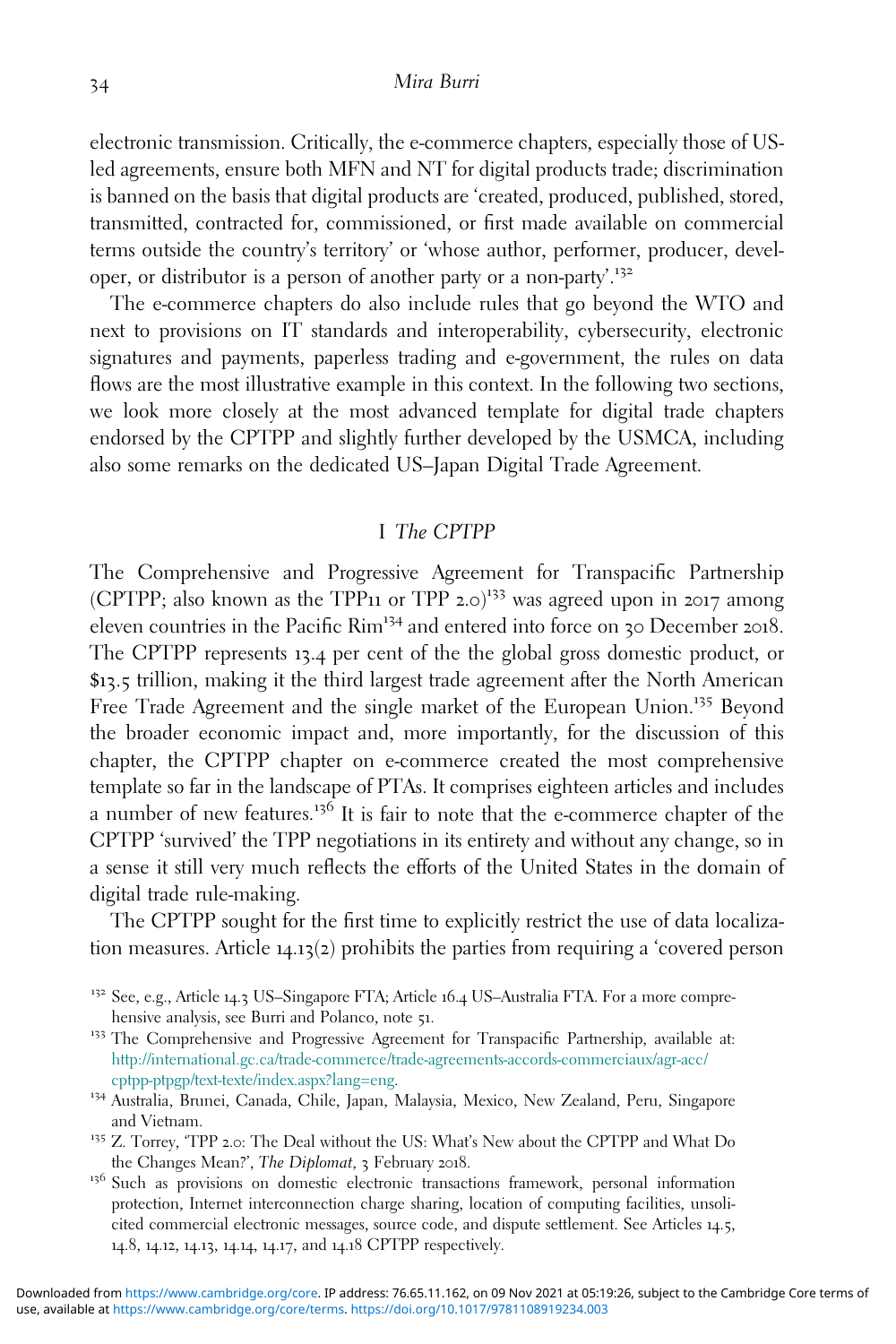to use or locate computing facilities in that Party's territory as a condition for conducting business in that territory'. The soft language from the US–South Korea FTA on free data flows is now framed as a hard rule: '[e]ach Party shall allow the cross-border transfer of information by electronic means, including personal information, when this activity is for the conduct of the business of a covered person'.<sup>137</sup> The rule has a broad scope and most data that is transferred over the Internet is likely to be covered, although the word 'for' may suggest the need for some causality between the flow of data and the business of the covered person.

Measures restricting digital flows or localization requirements under Article 14.13 CPTPP are permitted only if they do not amount to 'arbitrary or unjustifiable discrimination or a disguised restriction on trade' and do not 'impose restrictions on transfers of information greater than are required to achieve the objective'.<sup>138</sup> These non-discriminatory conditions are similar to the test formulated by Article XIV GATS and Article XX GATT, which, as earlier noted, is meant to balance trade and non-trade interests. The CPTPP test differs from the WTO norms in one significant element: while there is a list of public policy objectives in the GATT and the GATS (such as public morals or public order), the CPTPP provides no such enumeration and simply speaks of a 'legitimate public policy objective'.<sup>139</sup> This permits more regulatory autonomy for the CPTPP signatories. However, it also may lead to overall legal uncertainty. Further, it should be noted that the ban on localization measures is somewhat softened with regard to financial services and institutions.<sup>140</sup> An annex to the financial services chapter has a separate data transfer requirement, whereby certain restrictions on data flows may apply for the protection of privacy or confidentiality of individual records, or for prudential reasons.<sup>141</sup> Government procurement is also excluded.<sup>142</sup>

Pursuant to Article 14.17, a CPTPP member may not require the transfer of, or access to, source code of software owned by a person of another party as a condition for the import, distribution, sale or use of such software, or of products containing such software, in its territory. The prohibition applies only to mass-market software or products containing such software.<sup>143</sup> This means that tailor-made products are excluded, as well as software used for critical infrastructure and those in commercially negotiated contracts.<sup>144</sup> The aim of this provision is to protect software

<sup>137</sup> Article <sup>14</sup>.11(2) CPTPP.

<sup>&</sup>lt;sup>138</sup> Article 14.11(3) CPTPP.<br><sup>139</sup> Article 14.11(3) CPTPP.<br><sup>140</sup> See the definition of 'a covered person' in Article 14.1, which is said to exclude a 'financial institution' and a 'cross-border financial service supplier'. <sup>141</sup> The provision reads: 'Each Party shall allow a financial institution of another Party to transfer

information in electronic or other form, into and out of its territory, for data processing if such processing is required in the institution's ordinary course of business'.<br><sup>142</sup> Article 14.8(3) CPTPP.<br><sup>143</sup> Article 14.17(2) CPTPP.<br><sup>144</sup> Article 14.17(2) CPTPP.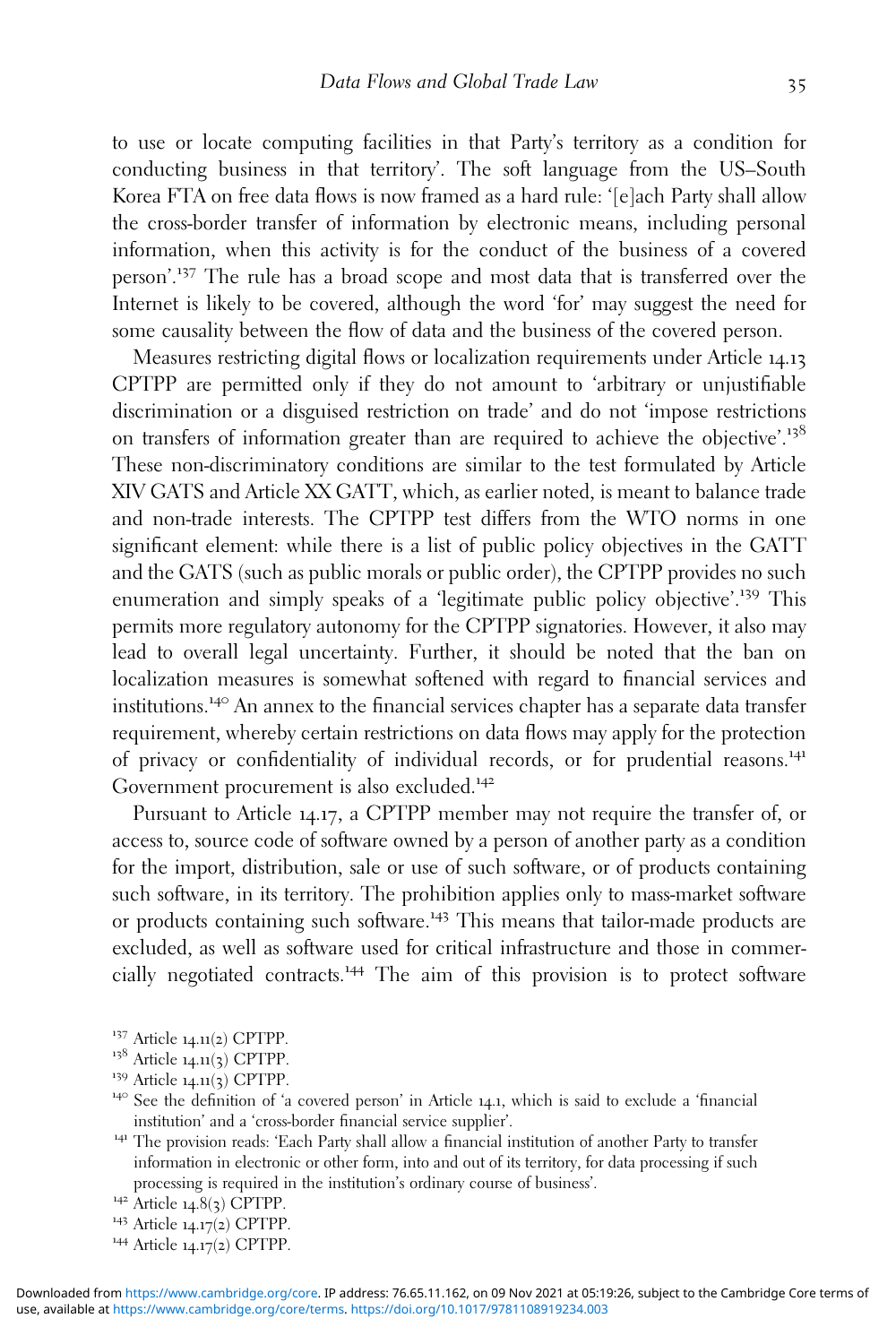companies and address their concerns about loss of IP or cracks in the security of their proprietary code.<sup>145</sup>

These provisions illustrate an important development this chapter alluded to earlier, namely, the evolution of digital trade rules that go beyond the WTO and do not simply entail a clarification of existing bans on discrimination or more liberal commitments. It is also evident that the new rules do not merely set higher standards, as is generally anticipated from trade agreements; rather, they shape the regulatory space domestically and may even lower certain standards. A commitment to lower standards of protection is particularly palpable in the field of privacy and data protection.

Article 14.8(2) requires every CPTPP party to 'adopt or maintain a legal framework that provides for the protection of the personal information of the users of electronic commerce'. No standards or benchmarks for the legal framework have been specified, except for a general requirement that CPTPP parties 'take into account principles or guidelines of relevant international bodies'. <sup>146</sup> A footnote provides some clarification in saying that '[f]or greater certainty, a Party may comply with the obligation in this paragraph by adopting or maintaining measures such as a comprehensive privacy, personal information or personal data protection laws, sector-specific laws covering privacy, or laws that provide for the enforcement of voluntary undertakings by enterprises relating to privacy'. <sup>147</sup> Parties are also invited to promote compatibility between their data protection regimes.<sup>148</sup> Overall, there is a priority given to trade over privacy protection. This commitment had been pushed by the United States, which subscribes to a relatively weak and patchy protection of privacy. Timewise, this insertion can be linked to the Schrems I judgment of the Court of Justice of European Union (CJEU) that struck down the EU–US Safe Harbor Agreement.<sup>149</sup>

The CPTPP contains also rules on consumer protection,<sup>150</sup> network neutrality<sup>151</sup> and spam control,<sup>152</sup> although these are fairly weak. The same is true for the newly

- <sup>146</sup> Article 14.8(2) CPTPP.<br><sup>147</sup> Article 14.8(2) CPTPP.<br><sup>148</sup> Article 14.8(5) CPTPP.
- 
- 

<sup>149</sup> C-362/14, Maximilian Schrems v Data Protection Commissioner and Digital Rights Ireland Ltd, [2015], ECLI:EU:C:2015:650. Maximillian Schrems is an Austrian citizen, who filed a suit against the Irish supervisory authority (the Data Protection Commissioner), after it rejected his complaint over Facebook's practice of storing user data in the United States. The plaintiff claimed that his data was not adequately protected in light of the recent NSA revelations and this, despite the existing agreement between the EU and the United States – the 'Safe Harbor' scheme – that expressly sought to ensure that the United States provides for an adequate level of protection of the transferred personal data.<br><sup>150</sup> Article 14.17 CPTPP.<br><sup>151</sup> Article 14.10(a) CPTPP.<br><sup>152</sup> Article 14.14 CPTPP.

- 
- 
- 

<sup>&</sup>lt;sup>145</sup> It is interesting to note that China does demand access to source code from software producers selling in its market, so this provision may be interpreted as a reaction to this.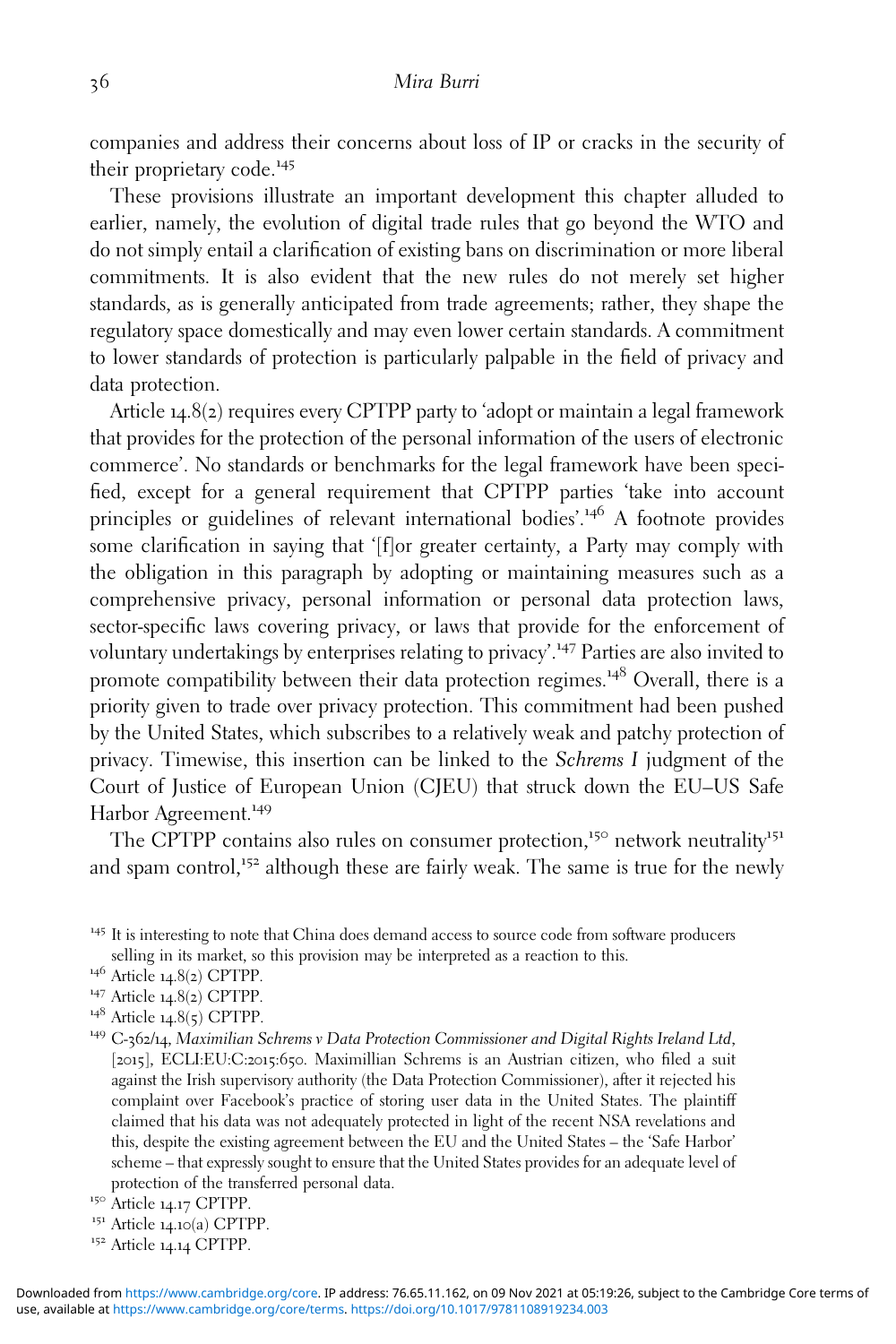introduced rules on cybersecurity under Article 14.16, which identifies a relatively limited scope of activities for cooperation, in situations of 'malicious intrusions' or 'dissemination of malicious code', and capacity-building of governmental bodies dealing with cybersecurity incidents.

# II The USMCA

After the withdrawal of the United States from the TPP, there was some uncertainty as to the direction it will follow in its trade deals in general and on matters of digital trade in particular. The renegotiated NAFTA, now referred to as 'United States– Mexico–Canada Agreement' (USMCA), casts the doubts aside. The USMCA has a comprehensive electronic commerce chapter, which is now also properly titled 'Digital Trade' and follows all critical lines of the CPTPP in ensuring the free flow of data through a clear ban on data localization (Article 19.12), providing a nondiscrimination treatment for digital products (Article 19.4) and a hard rule on free information flows (Article 19.11).

The USMCA appears particularly interesting in two aspects. The first one is that it keeps the clause on exceptions that permits the pursuit of certain non-economic objectives. Article 19.11 specifies, very much in the sense of the CPTPP, that parties can adopt or maintain a measure inconsistent with the free flow of data provision, if this is necessary to achieve a legitimate public policy objective, provided that the measure (a) is not applied in a manner which would constitute a means of arbitrary or unjustifiable discrimination or a disguised restriction on trade; and (b) does not impose restrictions on transfers of information greater than are necessary to achieve the objective.<sup>153</sup> Furthermore and departing from the standard US approach, the USMCA signals abiding to some data protection principles. While Article 19.8 remains soft on prescribing domestic regimes on personal data protection, it recognizes principles and guidelines of relevant international bodies. Article 19.8 recognizes 'the economic and social benefits of protecting the personal information of users of digital trade and the contribution that this makes to enhancing consumer confidence in digital trade' <sup>154</sup> and requires from the parties to 'adopt or maintain a legal framework that provides for the protection of the personal information of the users of digital trade. In the development of its legal framework for the protection of personal information, each party should take into account principles and guidelines

<sup>153</sup> Article <sup>19</sup>.11(2). There is a footnote attached, which clarifies, 'A measure does not meet the conditions of this paragraph if it accords different treatment to data transfers solely on the basis that they are cross-border in a manner that modifies the conditions of competition to the detriment of service suppliers of another Party'. The footnote does not appear in the CPTPP treaty text.<br><sup>154</sup> Article 19.8(1) USMCA.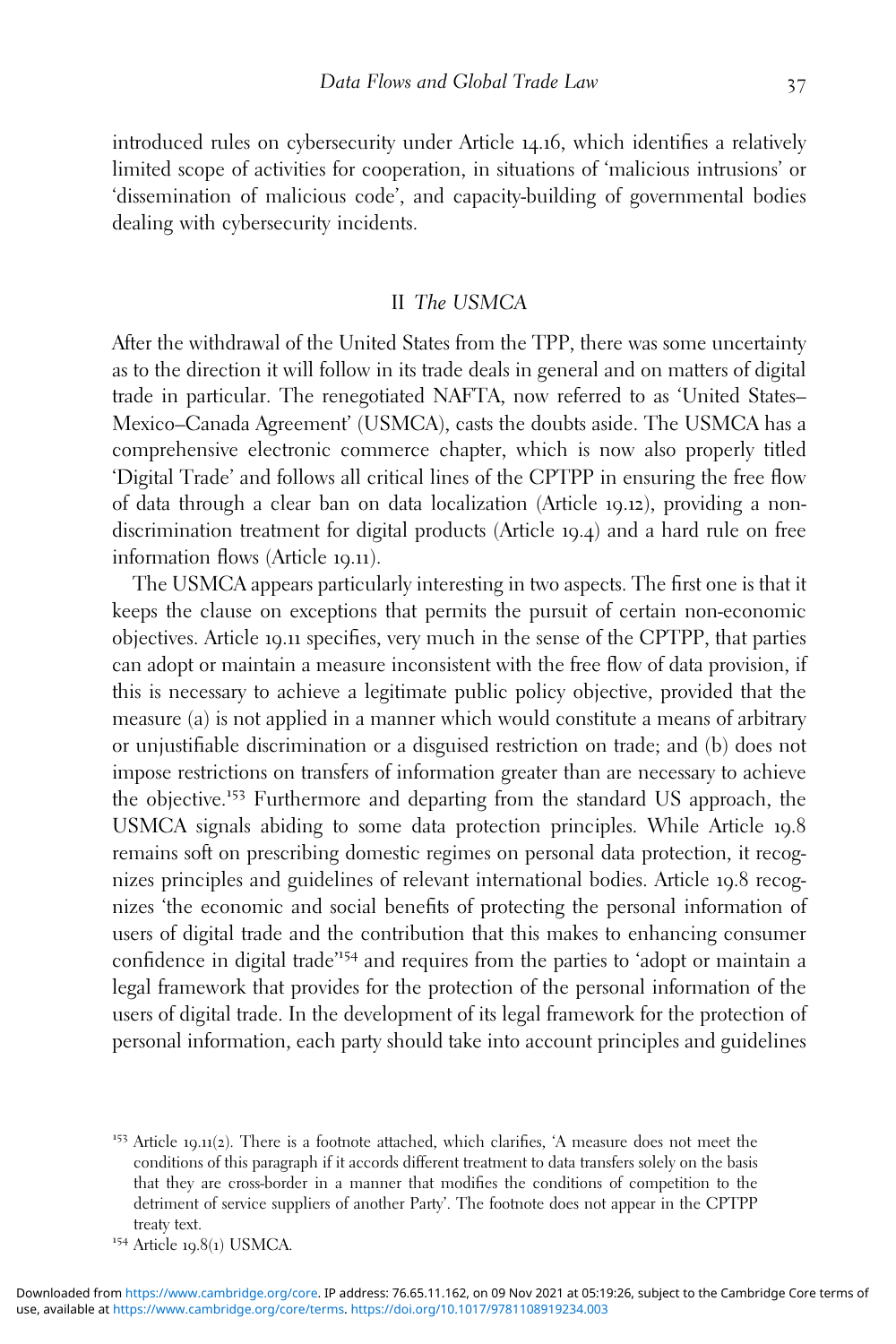## 38 Mira Burri

of relevant international bodies, such as the APEC Privacy Framework and the OECD Recommendation of the Council concerning Guidelines Governing the Protection of Privacy and Transborder Flows of Personal Data (2013)'.<sup>155</sup>

The parties also recognize key principles of data protection, which include limitation on collection; choice; data quality; purpose specification; use limitation; security safeguards; transparency; individual participation; and accountability,<sup>156</sup> and aim to provide remedies for any violations.<sup>157</sup> This is interesting because it may go beyond what the United States has in its national laws on data protection and also because it reflects some of the principles the European Union has advocated in the domain of the protection of privacy. One can of course wonder whether this is a development caused by the 'Brussels effect', whereby the EU 'exports' its own domestic standards and they become global,<sup>158</sup> or whether we are seeing a shift in US privacy protection regimes as well.<sup>159</sup>

Finally, three innovations of the USMCA may be mentioned. The first refers to the inclusion of 'algorithms', the meaning of which is 'a defined sequence of steps, taken to solve a problem or obtain a result<sup>160</sup> and has become part of the ban on requirements for the transfer or access to source code in Article 19.16. The second novum refers to the recognition of 'interactive computer services' as particularly vital to the growth of digital trade. Parties pledge in this sense not to 'adopt or maintain measures that treat a supplier or user of an interactive computer service as an information content provider in determining liability for harms related to information stored, processed, transmitted, distributed, or made available by the service, except to the extent the supplier or user has, in whole or in part, created, or developed the information'. <sup>161</sup> This provision is important, as it seeks to clarify the liability of intermediaries and delineate it from the liability of host providers with regard to IP rights' infringement.<sup>162</sup> It also secures the application of Section 230 of

- <sup>155</sup> Article 19.8(2) USMCA.<br><sup>156</sup> Article 19.8(3) USMCA.
- <sup>157</sup> Article19.8(4) and (5) USMCA.
- <sup>158</sup> See A. Bradford, 'The Brussels Effect', Northwestern University Law Review 107 (2012), 1–68; A. Bradford, The Brussels Effect: How the European Union Rules the World (Oxford: Oxford University Press, 2020).<br><sup>159</sup> For a great analysis, which argues that a convergence of standards of protection is unlikely, see
- Chander et al., note 22; for a different opinion, see E. Büyüksagis, 'Towards a Transatlantic Concept of Data Privacy', Fordham Intellectual Property, Media and Entertainment Law Journal 30 (2019), 139–221.<br><sup>160</sup> Article 19.1 USMCA.<br><sup>161</sup> Article 19.17(2) USMCA. Annex 19-A creates specific rules with the regard to the application of
- 
- 
- Article <sup>19</sup>.<sup>17</sup> for Mexico, in essence postponing its implementation for three years. <sup>162</sup> On intermediaries' liability, see, e.g., S. K. Katyal, 'Filtering, Piracy, Surveillance and Disobedience', The Columbia Journal of Law and the Arts 32 (2009), 401–426; U. Gasser and W. Schulz (eds), Governance of Online Intermediaries (Cambridge, MA: Berkman Center for Internet and Society, 2015).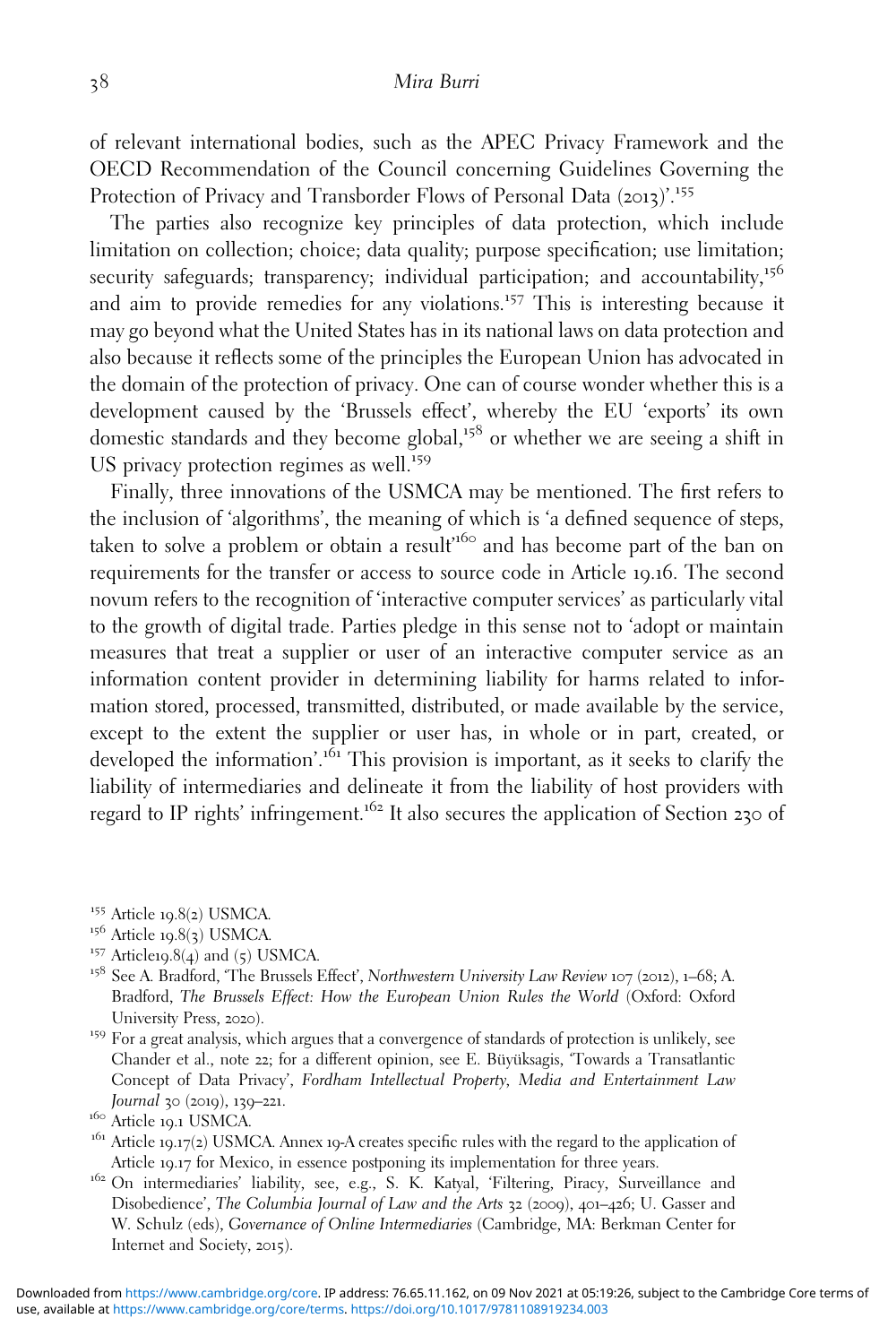the US Communications Decency Act,<sup>163</sup> which insulates platforms from liability but has been recently under attack in many jurisdictions, including in the United States, in the face of fake news and other negative developments related to platforms' power.<sup>164</sup> The third and rather liberal commitment of the USMCA parties regards open government data. This is truly innovative and very relevant in the domain of domestic regimes for data governance. In Article 19.18, the parties recognize that facilitating public access to and use of government information fosters economic and social development, competitiveness and innovation. 'To the extent that a Party chooses to make government information, including data, available to the public, it shall endeavor to ensure that the information is in a machine-readable and open format and can be searched, retrieved, used, reused, and redistributed.' <sup>165</sup> There is in addition an endeavour to cooperate, so as to 'expand access to and use of government information, including data, that the Party has made public, with a view to enhancing and generating business opportunities, especially for small and mediumsized enterprises'.<sup>166</sup>

The US approach towards digital trade issues has been confirmed also by the recent US–Japan Digital Trade Agreement (DTA), signed on 7 October 2019, alongside the US-Japan Trade Agreement.<sup>167</sup> The DTA can be said to replicate almost all provisions of the USMCA and the CPTPP,<sup>168</sup> including the new USMCA rules on open government data,<sup>169</sup> source code<sup>170</sup> and interactive computer services<sup>171</sup> but notably covering also financial and insurance services as part of the scope of agreement. A new provision has been added with regard to ICT goods that use cryptography,<sup>172</sup> which complements the source code provisions and is similar to

<sup>164</sup> See, e.g., L. Feine, 'Big Tech's Favorite Law Is Under Fire', CNBC, <sup>19</sup> February <sup>2020</sup>. For an analysis of the free speech implications of digital platforms, see J. M. Balkin, 'Free Speech Is a Triangle', Columbia Law Review 118 (2018), 2011–2055.<br><sup>165</sup> Article 19.18(2) USMCA.<br><sup>166</sup> Article 19.8(3) USMCA.

9: Domestic Electronic Transactions Framework; Article 10: Electronic Authentication and Electronic Signatures; Article 14: Online Consumer Protection; Article 11: Cross-Border Transfer of Information; Article 12: Location of Computing Facilities; Article 16: Unsolicited Commercial Electronic Messages; Article 19: Cybersecurity US–Japan DTA. Some things are missing in the US–Japan DTA, when compared to the USMCA – such as rules on paperless trading, net neutrality and the mention of data protection principles.

- 
- <sup>170</sup> Article 17 US–Japan DTA.<br><sup>171</sup> Article 18 US–Japan DTA. A side letter recognizes the differences between the US and Japan's systems governing the liability of interactive computer services suppliers and parties agree that Japan need not change its existing legal system to comply with Article <sup>18</sup>. <sup>172</sup> Article <sup>21</sup>.<sup>3</sup> US–Japan DTA.
- 

<sup>&</sup>lt;sup>163</sup> Section 230 reads: 'No provider or user of an interactive computer service shall be treated as the publisher or speaker of any information provided by another information content provider' and in essence protects online intermediaries that host or republish speech.

<sup>&</sup>lt;sup>167</sup> For the text of the agreements, see [https://ustr.gov/countries-regions/japan-korea-apec/japan/us](https://ustr.gov/countries-regions/japan-korea-apec/japan/us-japan-trade-agreement-negotiations/us-japan-digital-trade-agreement-text)[japan-trade-agreement-negotiations/us-japan-digital-trade-agreement-text](https://ustr.gov/countries-regions/japan-korea-apec/japan/us-japan-trade-agreement-negotiations/us-japan-digital-trade-agreement-text). <sup>168</sup> Article <sup>7</sup>: Customs Duties; Article <sup>8</sup>: Non-discriminatory Treatment of Digital Products; Article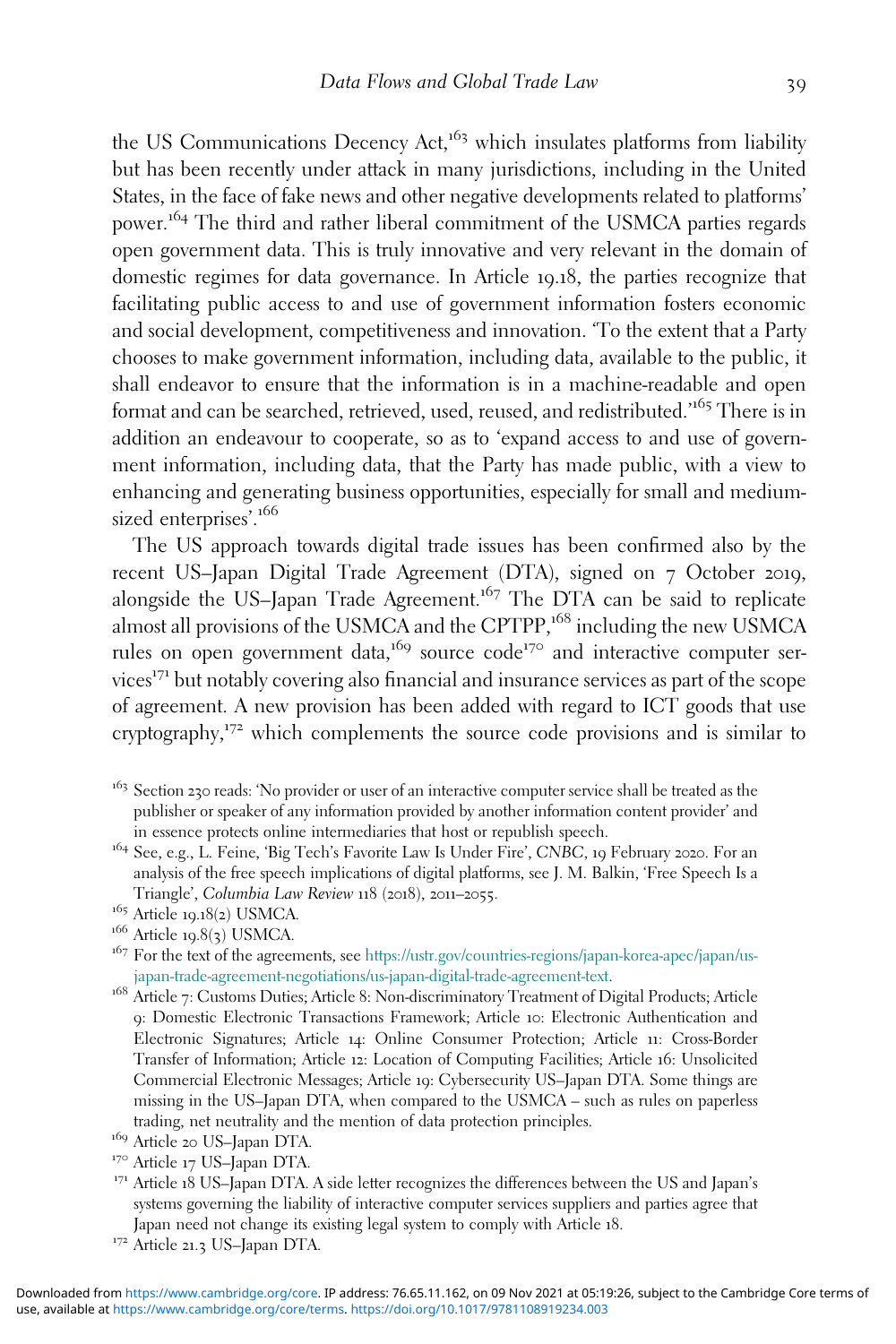Annex 8-B, section A.3 of the CPTPP chapter on technical barriers to trade, which addresses practices by several countries, in particular China, that impose bans on encrypted products or set specific technical regulations that restrict the sale of such products.<sup>173</sup>

## e conclusion

The era of big data has ushered in new challenges for global trade law. Policymakers are faced with the extremely difficult task to match the existing, largely analoguebased, institutions and rules of international economic law with the dynamic, scruffy innovation of digital platforms<sup>174</sup> and data that flows regardless of state borders. At the same time, and this only makes the task more taxing, it is evident that the regulatory framework that will be chosen will have immense effects on innovation and the fate of the data-driven economy,<sup>175</sup> as well as on fundamental rights beyond the province of the economy, such as the protection of citizens' privacy. Despite the importance and the urgency of finding appropriate governance solutions, global trade law has not undergone a radical overhaul so far and legal adaptation has been slow and patchy, as this chapter showed. PTAs have become the preferred venue, where digital trade rules have been adopted – on the one hand, so as to compensate for the lack of progress under the umbrella of the WTO and on the other hand, and more importantly, so as to create new rules that address new trade barriers, such as data localization measures; new and pressing concerns, such as the acute need to interface trade and personal data protection mechanisms, and overall, to provide a regulatory environment that is conducive to the practical reality of digital trade and that provides a level of legal certainty for all actors involved. It has been the chapter's objective to provide a better understanding of this newly emerged governance landscape by tracing broader developments and trends, by looking in particular at the data-related rules across PTAs and analyzing more closely the most sophisticated templates of e-commerce chapters so far, as found in the CPTPP and the USMCA.

The understanding of the existing rules on digital trade and their evolution over time is absolutely essential for future attempts of individual states and of the

<sup>174</sup> Y. Benkler, 'Growth-Oriented Law for the Networked Information Economy: Emphasizing Freedom to Operate Over Power to Appropriate', in Kauffman Taskforce on Law, Innovation and Growth (ed), Rules for Growth: Promoting Innovation and Growth through Legal Reform (Kansas City: Kauffman Foundation, 2011), 313–342; P. K. Yu, 'Trade Agreement Cats and Digital Technology Mouse', in B. Mercurio and N. Kuei-Jung (eds), Science and Technology in International Economic Law: Balancing Competing Interests (Abington: Routledge, 2014), 185–211.<br><sup>175</sup> A. Chander, 'How Law Made Silicon Valley', *Emory Law Journal* 63 (2014), 639–694; see

<sup>&</sup>lt;sup>173</sup> See H.-W. Liu, 'Inside the Black Box: Political Economy of the Trans-Pacific Partnership's Encryption Clause', *Journal of World Trade* 51 (2017), 309–334.

generally J. L. Zittrain, The Future of the Internet – and How to Stop It (New Haven, CT: Yale University Press, 2008).